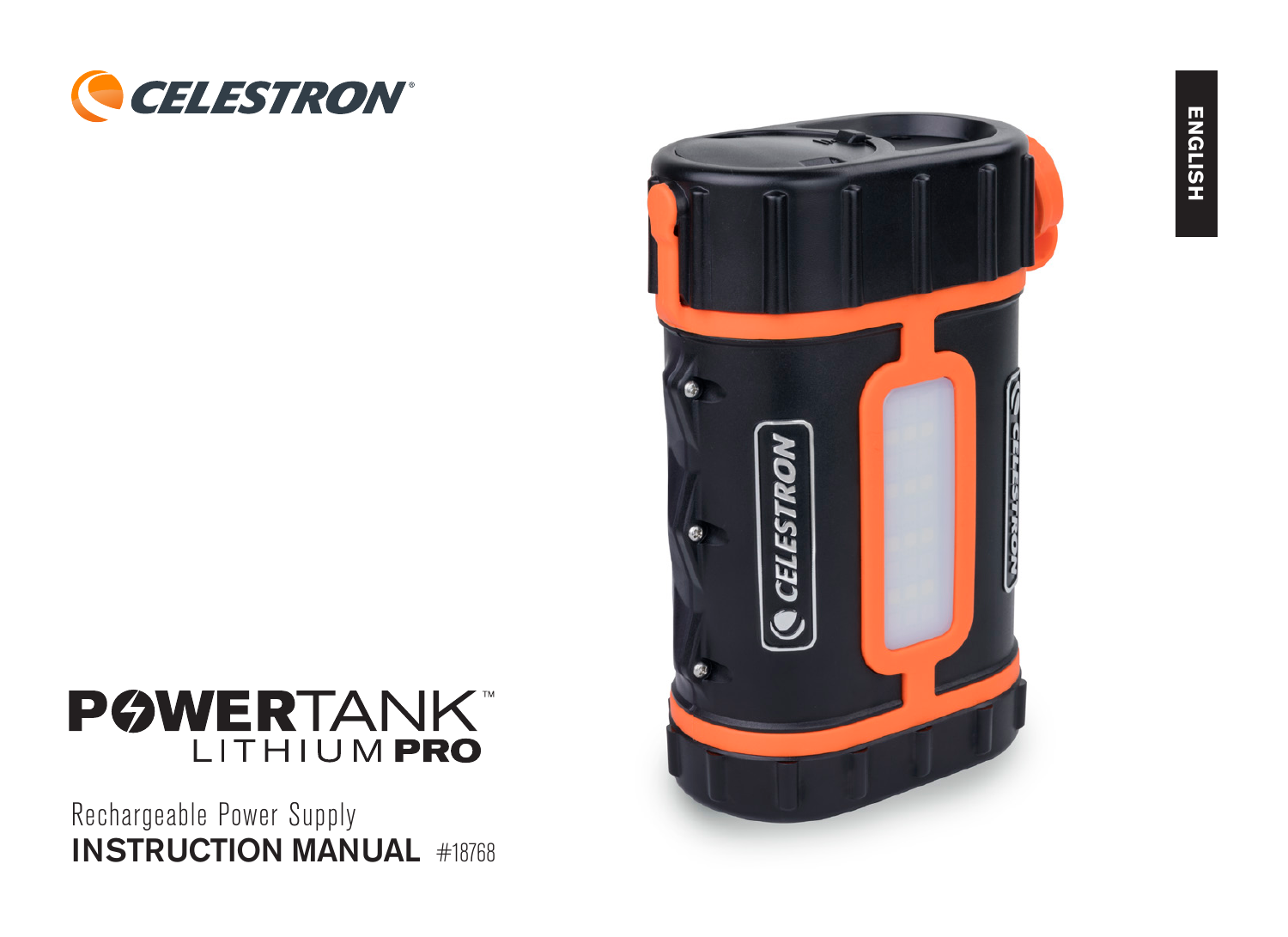# **Table of Contents**

| Features and contents of PowerTank Lithium Proventium of the content of the content of 3 |
|------------------------------------------------------------------------------------------|
|                                                                                          |
|                                                                                          |
|                                                                                          |
|                                                                                          |
|                                                                                          |
|                                                                                          |
|                                                                                          |
|                                                                                          |
|                                                                                          |
|                                                                                          |
|                                                                                          |
|                                                                                          |
|                                                                                          |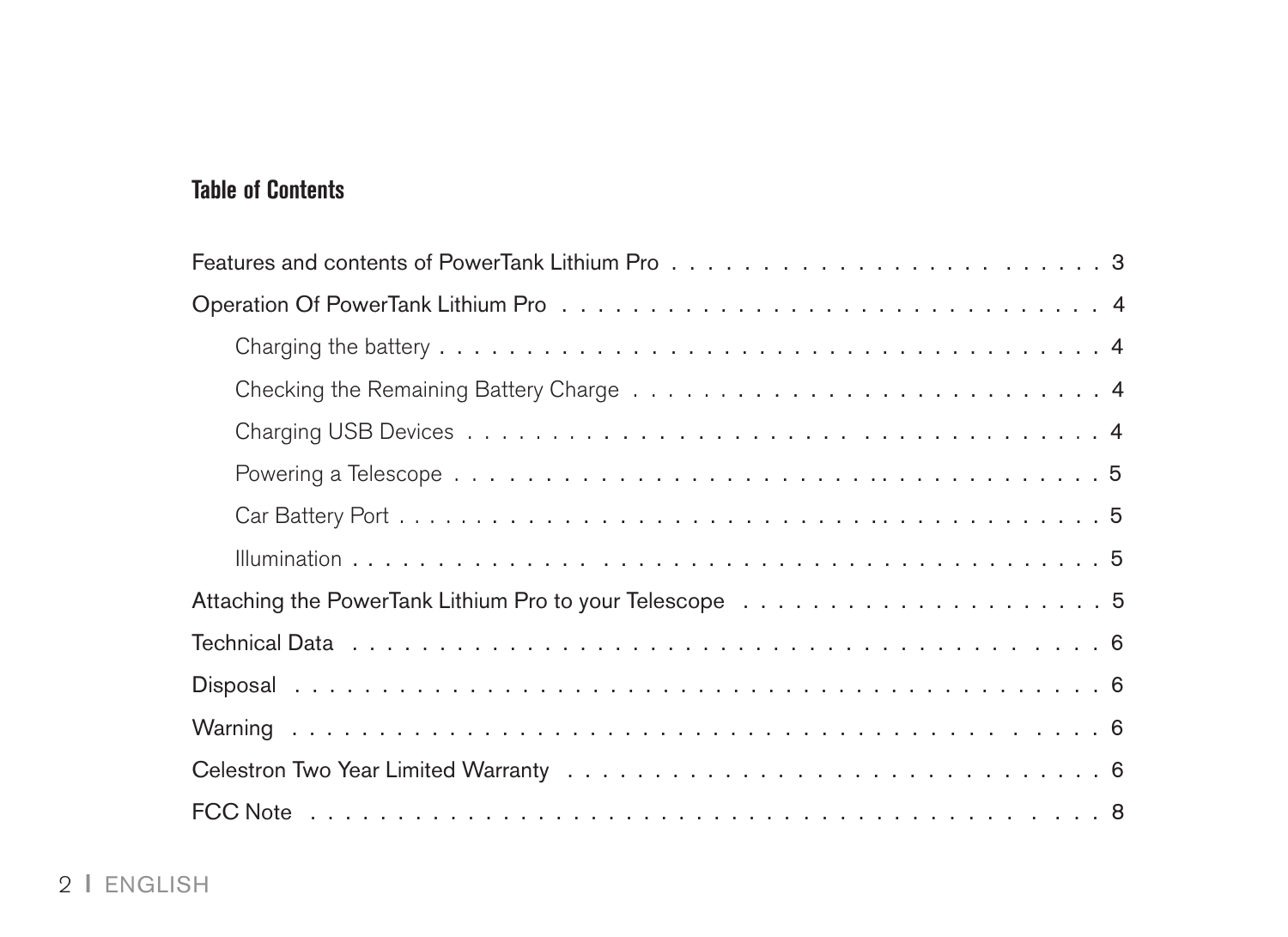#### **Features and Contents of PowerTank Lithium Pro**









- 1. Charge status indicator
- 2. Power button
- 3. USB port charging indicator LED (red)
- 4. Ports for charging USB devices
- 5. Lighting control button
- 6. Charging Port / 12VDC Output Port
- 7. Tripod leg mount
- 8. LED light panel
- 9. Celestron telescope power cable (6.5' long)
- 10. 100-240V AC charger  $(16VDC - 2 A)$
- 11. Tripod leg strap
- 12. International Adapter Plugs (x4)



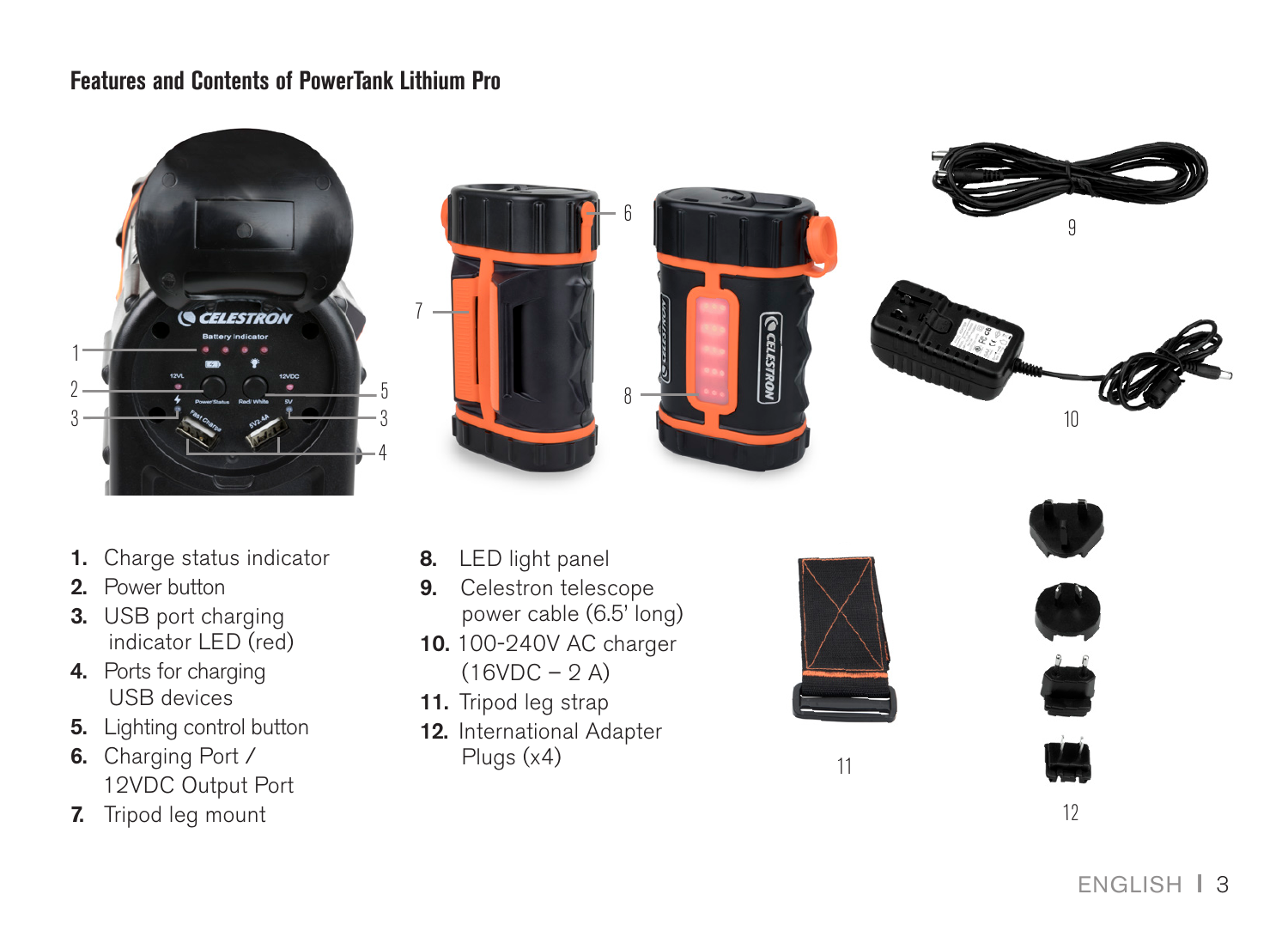# **OPERATION OF POWERTANK LITHIUM PRO**

#### Charging the Battery

- 1. Determine which AC plug adapter you need for your location and slide it into place on the charger body. Make sure it is fully seated and snaps into place.
- 2. Pull the rubber cover from the charging port on the side of the PowerTank Lithium Pro and plug in the charger's cable.
- 3. Plug in the charger to your electrical outlet. The adapter can accept an input of 100 to 240V at 50/60Hz.
- 4. The battery indicator lights will blink when charging. When charging is complete, all of the lights will remain lit.

NOTE: If you are traveling internationally with this device, it may be necessary to change to a different plug adapter. Simply depress the locking button on the charger (located directly below the plug), slide the plug adapter off and replace it with the adapter you need.

#### Warning: The charger has an output of 16 Volts DC. Do not attempt to use this charger to power your telescope directly or significant damage to your telescope will result.

## Checking the Remaining Battery Charge

Press the power button once and the battery indicator lights will light up showing the amount of power left in the battery. All four lights means the battery is full, 3 lights is 75%, 2 lights is 50% and 1 light is 25%.

#### Charging USB Devices

Lift up the rubber seal on the top surface of the PowerTank Lithium Pro to expose the control panel. Plug one end of the USB charging cable that came with the device you wish to charge into one of the two USB ports on the PowerTank Lithium Pro. Plug the other end of the cable into your device. Press the Power button on the control panel once to begin charging. A red light will appear next to the USB port showing that the power is flowing. The charger automatically shuts off when the load drops below 100mA for 1 hour. If you want to end the charging session early, simply unplug your device's cable from the power supply. To turn the battery off press and hold the Power Button for two seconds.

Some devices such as smartphones and tablets have quick charging technology. The PowerTank Lithium Pro has one USB port that supports quick charge devices. Please make sure you attach your compatible device into this port to take advantage of the additional speed.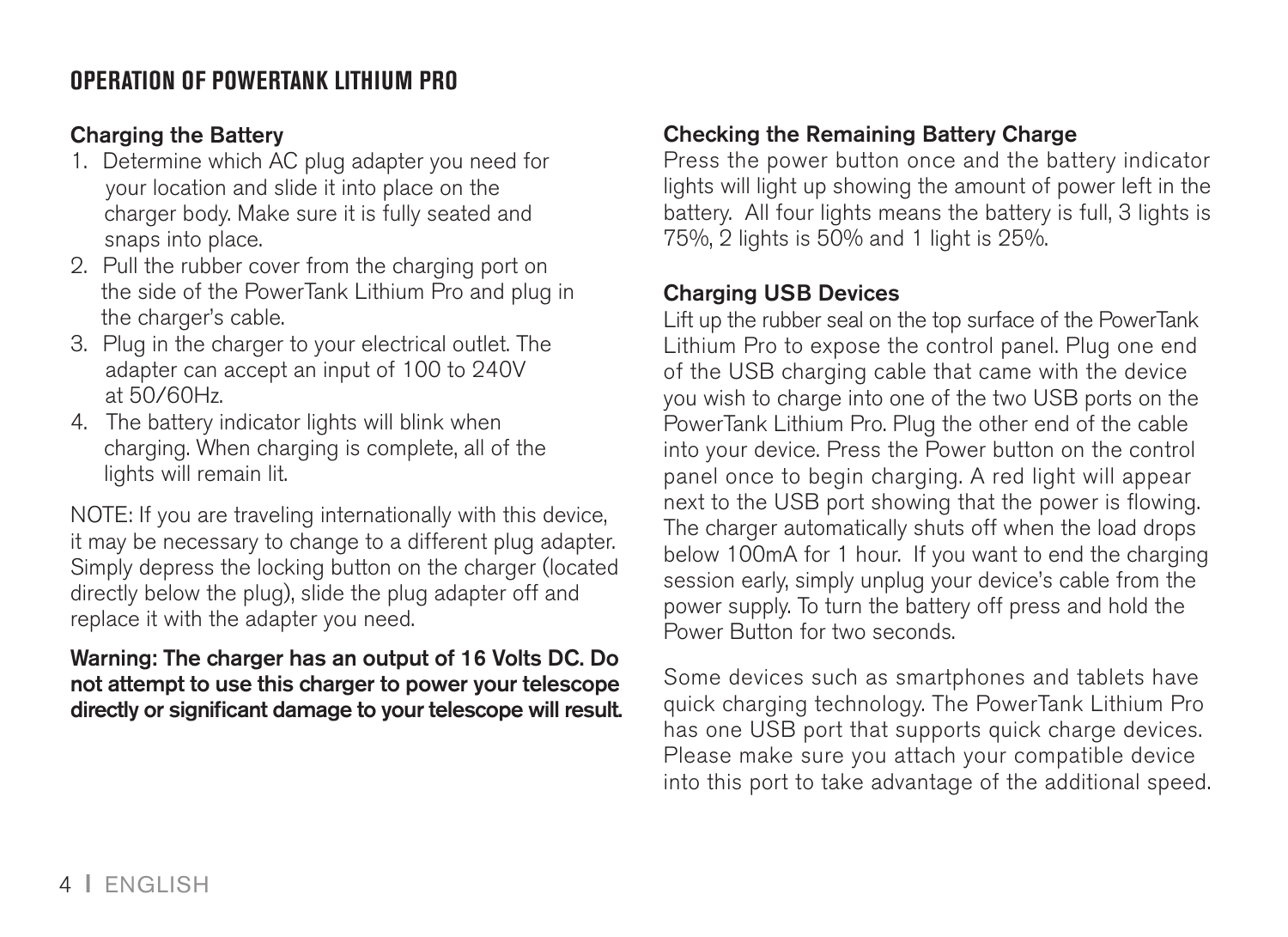#### Powering a Telescope

Pull the rubber cover from the charging/power port on the side of the PowerTank Lithium Pro and plug in the telescope power cord. One side of the cable has a threaded connector for attaching to your telescope. The smooth end fits into the battery. Press the power button on the control panel twice to activate power.

#### Car Battery Port

The PowerTank Lithium Pro comes with a car battery adapter port that provides 12V DC power (10 amps) to power other external accessories. Flip up the cap covering the port and insert your car battery adapter into the port. Press the power button on the control panel once to activate power. The battery indicator lights will light up to show that power is flowing.

#### Illumination

The LED light panel can be used with red or white light. Red light will allow you to see in the dark while protecting your night vision. White light can be used when protecting your night vision is not important.

To activate the red LEDs, press the lighting control button once. To increase the brightness, press the button a second time. To turn it off, press it a third time.

To activate the white LEDs, press and hold the lighting control button for two seconds. To increase the brightness, press the button again. To turn it off, press and hold the button for two seconds.

#### **ATTACHING THE POWERTANK LITHIUM PRO TO YOUR TELESCOPE**

The PowerTank Lithium Pro can be set on a telescope accessory tray in either horizontal or vertical orientation. It can also be attached to a tripod leg by using the 2.5 inch wide hook and loop strap. Slip the strap through the two slots in the tripod leg mount. Start by wrapping the strap around the tripod leg, then feeding the end of the strap through the buckle. Pull the strap back and secure the hook and loop strap to the desired tension.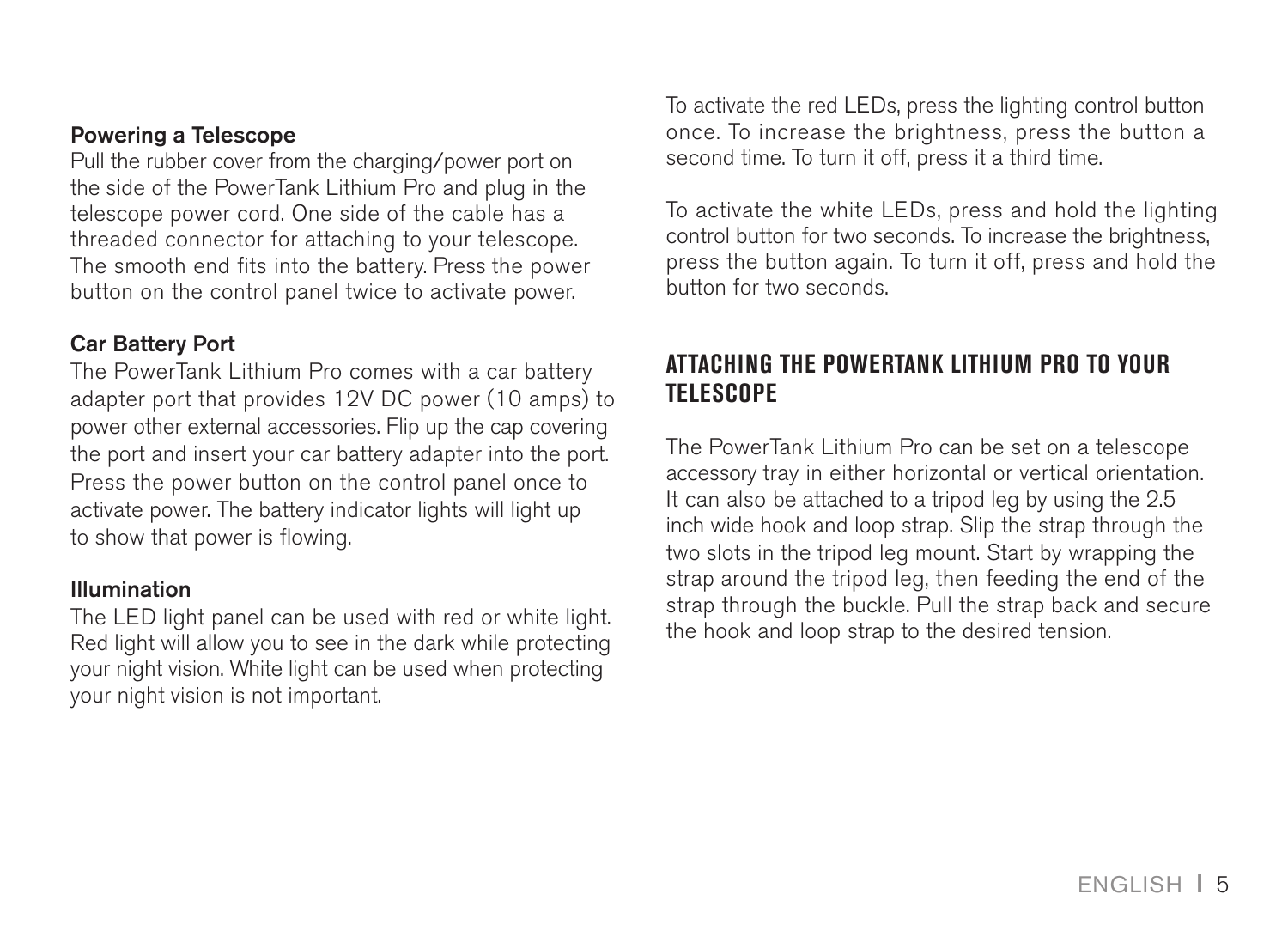## **TECHNICAL DATA**

Battery Chemistry: Lithium Iron Phosphate (LiFePO4) Battery Capacity: 158.74 Wh Input: 16V DC, 2000 mA Charge time: 6 hours Output current for telescope: 12V DC @ 5A Output current for car battery port: 12V DC @ 10A

#### **DISPOSAL**

Follow local ordinances when disposing of this product. If you are unsure of how to dispose of this product, contact the local authority in your municipality.

## **WARNING**

Unauthorized conversion and/or modification of the device are inadmissible due to safety reasons. Any usage of this device other than those described above can damage the product and lead to associated risks such as short circuit, fire, electric shock, etc. Please read the operating instructions thoroughly and keep them for further reference.

We do not assume liability for resulting damages to property or personal injury if the product has been abused in any way or damaged by improper use or failure to observe these operating instructions.

This product is not a toy and should be kept out of reach of children and pets.

# **CELESTRON TWO YEAR LIMITED WARRANTY**

A. Celestron warrants this product to be free from defects in materials and workmanship for two years. Celestron will repair or replace such product or part thereof which, upon inspection by Celestron, is found to be defective in materials or workmanship. As a condition to the obligation of Celestron to repair or replace such product, the product must be returned to Celestron together with proof-of-purchase satisfactory to Celestron.

**B.** The Proper Return Authorization Number must be obtained from Celestron in advance of return. Please submit your request to Celestron's online technical support center at https://www.celestron.com/pages/technical-support to receive the number to be displayed on the outside of your shipping container.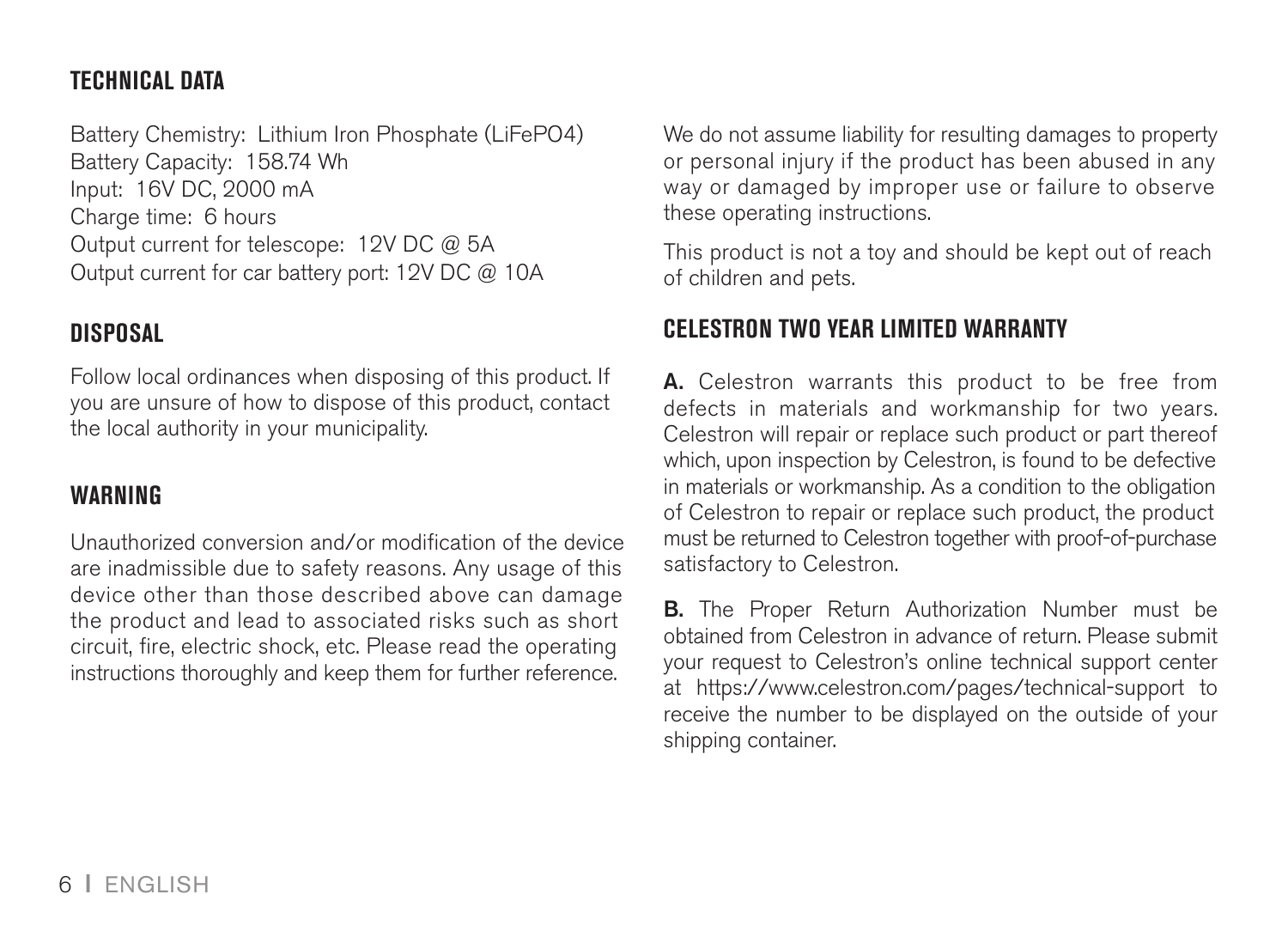All returns must be accompanied by a written statement setting forth the name, address, and daytime telephone number of the owner, together with a brief description of any claimed defects. Parts or product for which replacement is made shall become the property of Celestron.

The customer shall be responsible for all costs of transportation and insurance, both to and from the factory of Celestron, and shall be required to prepay such costs.

Celestron shall use reasonable efforts to repair or replace any product covered by this warranty within thirty days of receipt. In the event repair or replacement shall require more than thirty days, Celestron shall notify the customer accordingly. Celestron reserves the right to replace any product which has been discontinued from its product line with a new product of comparable value and function.

This warranty shall be void and of no force of effect in the event a covered product has been modified in design or function, or subjected to abuse, misuse, mishandling or unauthorized repair. Further, product malfunction or deterioration due to normal wear is not covered by this warranty.

CELESTRON DISCLAIMS ANY WARRANTIES, EXPRESSED OR IMPLIED, WHETHER OF MERCHANTABILITY OR FITNESS FOR A PARTICULAR USE, EXCEPT AS EXPRESSLY SET FORTH HEREIN. THE SOLE OBLIGATION OF CELESTRON UNDER THIS LIMITED WARRANTY SHALL BE TO REPAIR OR REPLACE THE COVERED. PRODUCT, IN ACCORDANCE WITH THE TERMS SET FORTH HEREIN, CELESTRON EXPRESSLY DISCLAIMS ANY LOST PROFITS, GENERAL, SPECIAL, INDIRECT OR CONSEQUENTIAL DAMAGES WHICH MAY RESULT FROM BREACH OF ANY WARRANTY, OR ARISING OUT OF THE USE OR INABILITY TO USE ANY CELESTRON PRODUCT. ANY WARRANTIES WHICH ARE IMPLIED AND WHICH CANNOT BE DISCLAIMED SHALL BE LIMITED IN DURATION TO A TERM OF TWO YEARS FROM THE DATE OF ORIGINAL RETAIL PURCHASE.

Some states do not allow the exclusion or limitation of incidental or consequential damages or limitation on how long an implied warranty lasts, so the above limitations and exclusions may not apply to you.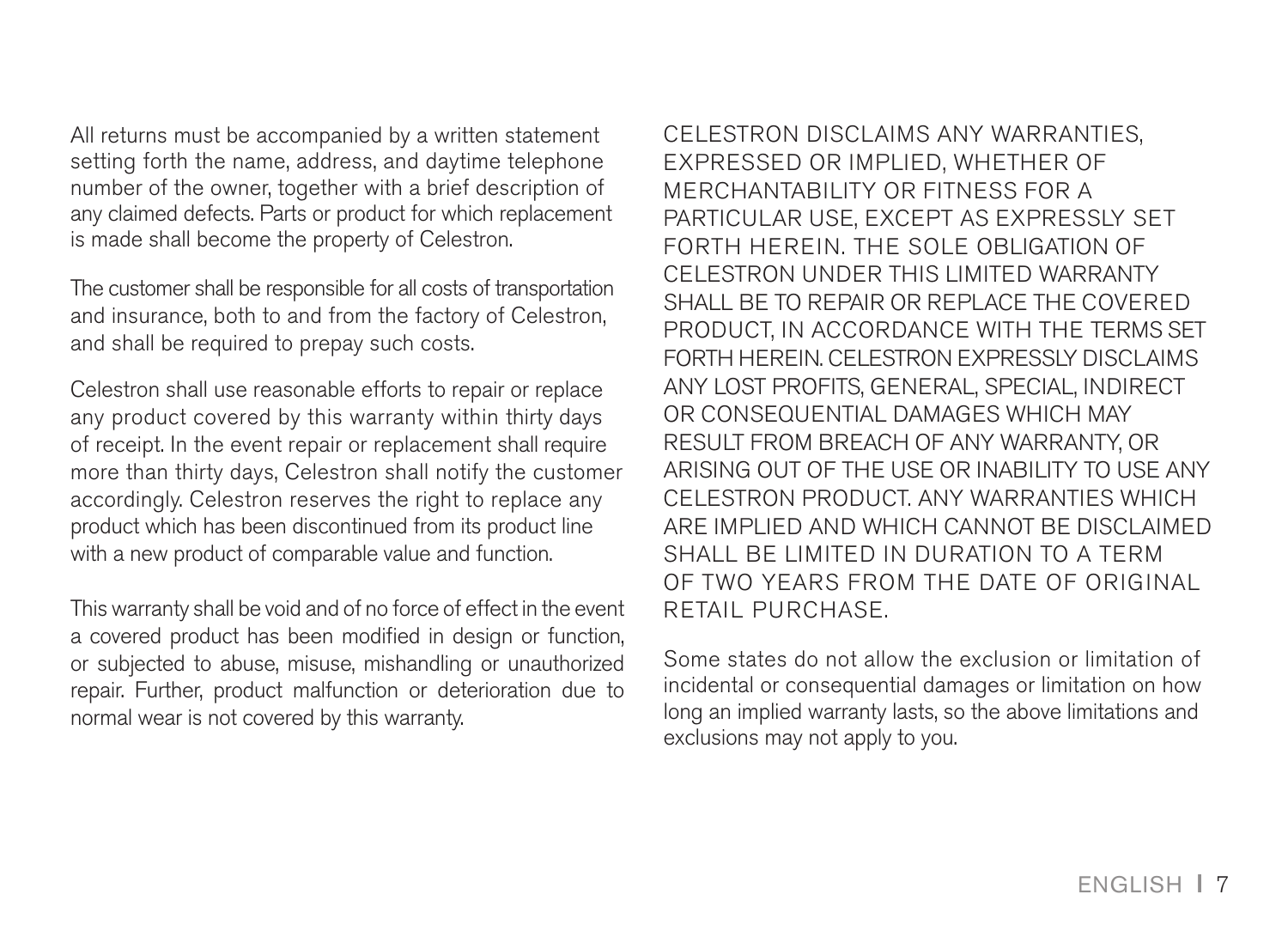#### This warranty gives you specific legal rights, and you may also have other rights which vary from state to state. Celestron reserves the right to modify or discontinue, without prior notice to you, any model or style product. If warranty problems arise, or if you need assistance in using your product, please visit Celestron's online technical support center at https://www.celestron.com/pages/technical-support.

NOTE: This warranty is valid to U.S.A. and Canadian customers who have purchased this product from an authorized Celestron dealer in the U.S.A. or Canada. Warranty outside the U.S.A. and Canada is valid only to customers who purchased from a Celestron's International Distributor or Authorized Celestron Dealer in the specific country. Please contact them for any warranty service.

# **CELESTRON**

© 2020 Celestron • All rights reserved celestron.com/pages/technical-support 2835 Columbia Street • Torrance, CA 90503 USA 09-20

# **FCC NOTE**

This equipment has been tested and found to comply with the limits for a Class B digital device, pursuant to part 15 of the FCC Rules. These limits are designed to provide reasonable protection against harmful interference in a residential installation. This equipment generates, uses, and can radiate radio frequency energy and, if not installed and used in accordance with the instructions, may cause harmful interference to radio communications. However, there is no guarantee that interference will not occur in a particular ninstallation. If this equipment does cause harmful interference to radio or television reception, which can be determined by turning the equipment off and on, the user is encouraged to try to correct the interference by one or more of the following measures:

- Reorient or relocate the receiving antenna.
- Increase the separation between the equipment and receiver.
- Connect the equipment into an outlet on a circuit different from that to which the receiver is connected.
- Consult the dealer or an experienced radio/TV technician for help.

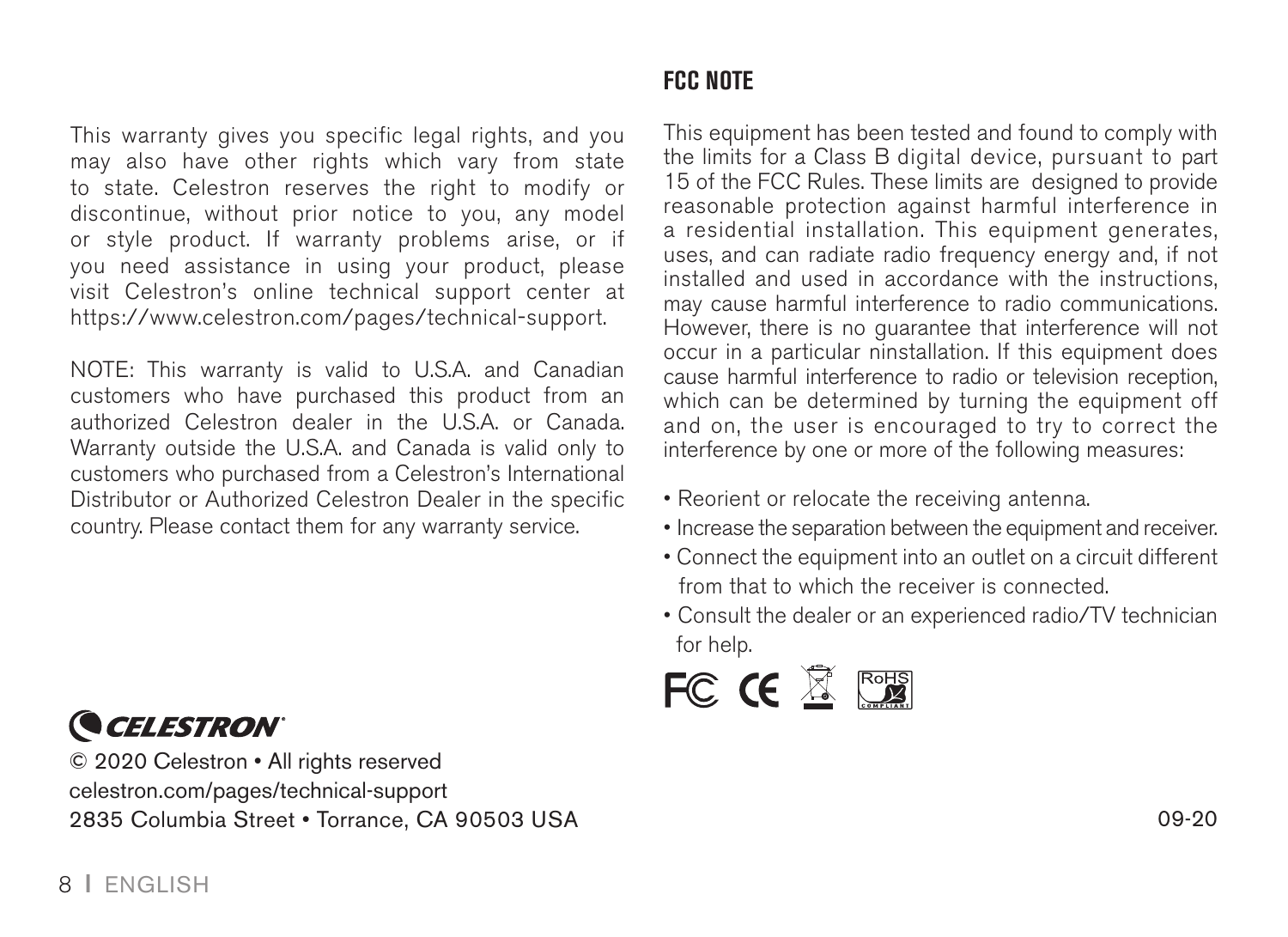



# POWERTANK

Batterie Rechargeable MODE D'EMPLOI #18768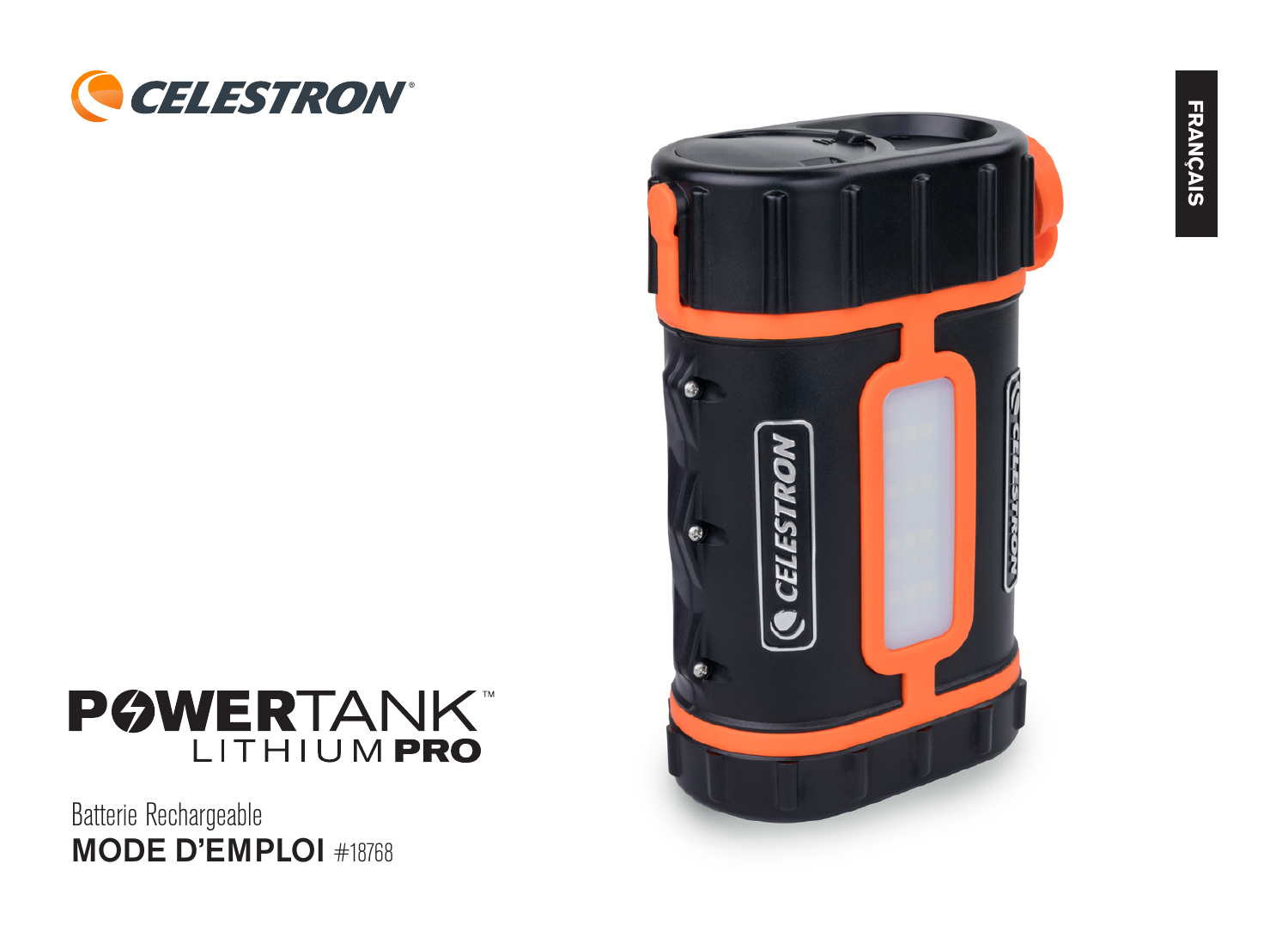# **Table des matières**

| Fonctionnalités et contenu de PowerTank Lithium Proventium (1, 1, 1, 1, 1, 1, 1, 1, 1, 1, 1, 1, 1, 3 |
|------------------------------------------------------------------------------------------------------|
|                                                                                                      |
|                                                                                                      |
|                                                                                                      |
|                                                                                                      |
|                                                                                                      |
|                                                                                                      |
|                                                                                                      |
|                                                                                                      |
|                                                                                                      |
|                                                                                                      |
|                                                                                                      |
|                                                                                                      |
|                                                                                                      |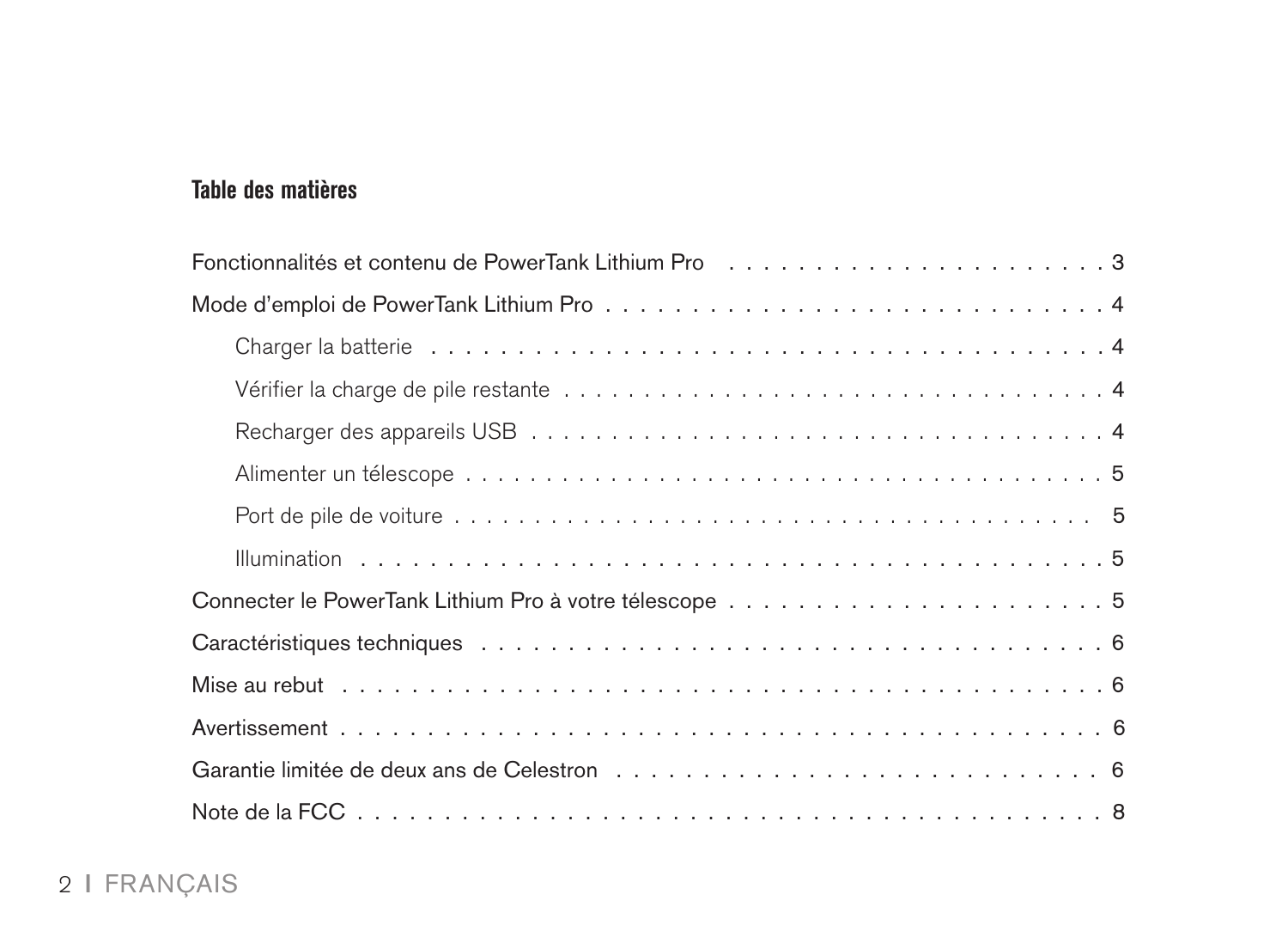#### **Fonctionnalités et contenu de PowerTank Lithium Pro**









- 1. Voyant d'état de la charge
- 2. Bouton marche/arrêt
- 3. Port de charge USB Voyant DEL (rouge)
- 4. Ports pour charger Appareils USB
- 5. Bouton de contrôle de l'éclairage
- 6. Port de charge / 12 VCC Port de sortie
- 7. Monture pour jambe du trépied
- 8. Panneau de voyants DEL
- 9. Télescope Celestron câble d'alimentation (6,5' de longueur)
- 10. Chargeur secteur 100-240 V (16VCC – 2 A)
- 11. Sangle pour jambe du trépied
- 12. Adaptateur international Prises (x4)





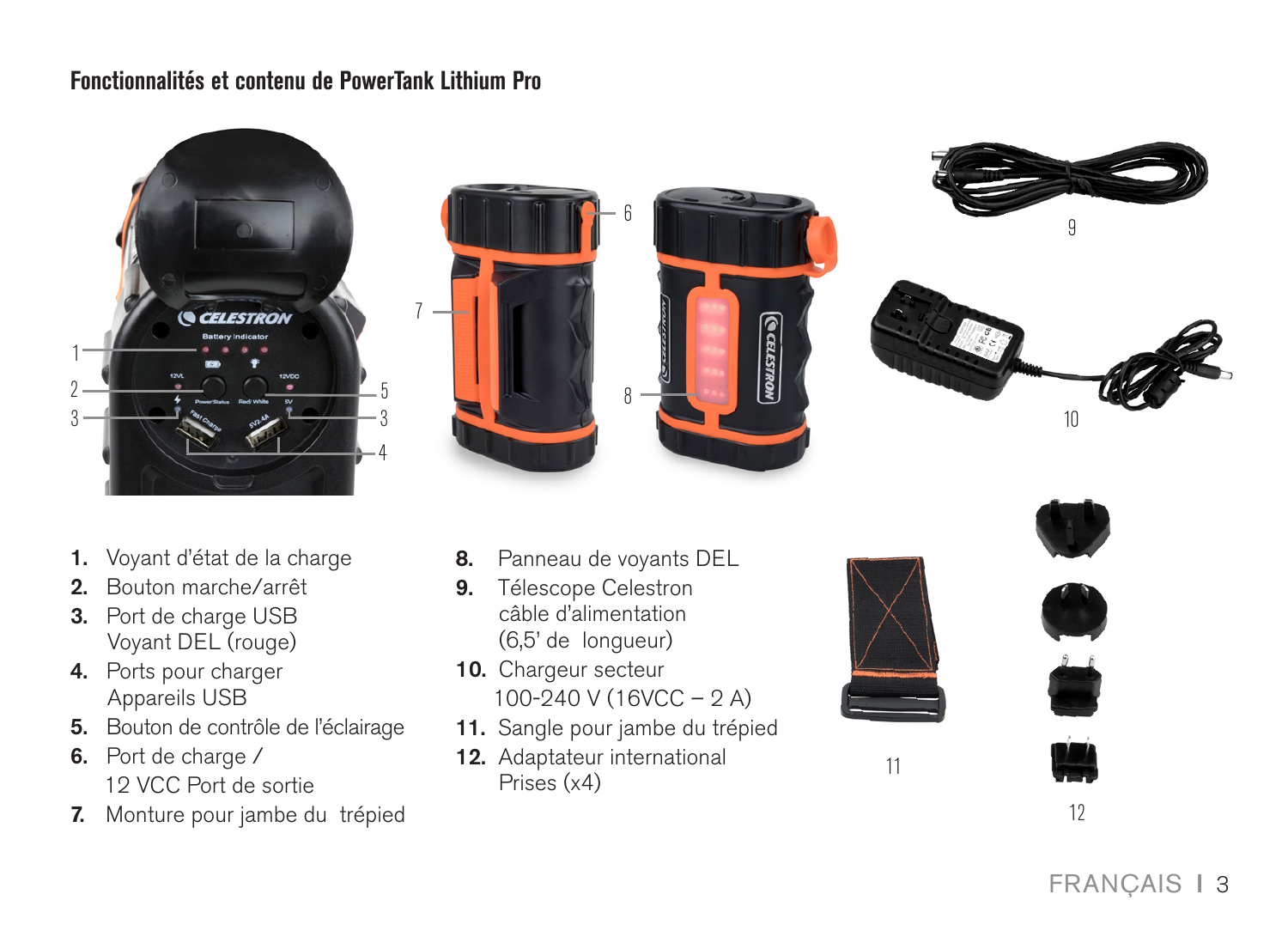# **MODE D'EMPLOI DE POWERTANK LITHIUM PRO**

#### Charger la batterie

- 1. Assurez-vous du type de prise d'alimentation secteur requise pour le type de prise que vous utilisez, puis installez-la sur le boîtier du chargeur. Assurez-vous que la prise est complètement insérée.
- 2. Retirez le cache de caoutchouc du port de charge situé sur le côté de PowerTank Lithium Pro et branchez le câble du chargeur.
- 3. Branchez le chargeur sur votre prise électrique. L'adaptateur peut accepter un courant de 100 ou de 240 V à 50/60 Hz.
- 4. Le voyant de charge clignote pendant la charge. Lorsque la charge est terminée, alors le voyant s'illumine en continu.

NOTE : Si vous voyagez à l'étranger avec cet appareil, il peut être nécessaire de changer le type de prise utilisé. Appuyez simplement sur le bouton de verrouillage situé sur le chargeur (directement sous la prise), faites glisser la prise présente puis remplacez-la par le type nécessaire.

Avertissement : Le chargeur délivre un courant de type CC 16V. Ne tentez pas d'utiliser ce chargeur pour alimenter votre télescope directement sous risque de l'endommager de manière irréversible.

#### Vérifier la charge de pile restante

Appuyez sur le bouton une fois, et le voyant de niveau de charge s'illumine pour indiquer le niveau de charge restante dans la pile. 4 voyants indiquent pleine charge, 3 voyants 75%, 2 voyants 50% et 1 voyant 25%.

#### Recharger des appareils USB

Soulevez le cache de caoutchouc situé sur le dessus du PowerTank Lithium Pro pour exposer le panneau de contrôle. Branchez une extrémité du câble de charge USB livré avec l'appareil que vous souhaitez recharger sur l'un des deux ports USB du PowerTank Lithium Pro. Branchez l'autre extrémité du câble dans votre appareil. Appuyez sur le bouton marche/arrêt du panneau de contrôle pour commencer la charge. Un voyant rouge s'illumine à côté du port USB indiquant que le courant est délivré. Le chargeur s'éteint automatiquement lorsque la charge demandé descend en dessous de 100 mA pendant 1 heure. Si vous souhaitez interrompre la charge avant cela, débranchez simplement le câble du port d'alimentation. Pour éteindre la batterie, appuyez sur le bouton d'alimentation et maintenezle enfoncé pendant deux secondes.

Certains appareils comme les smartphones et les tablettes possèdent une technologie de charge rapide. Le PowerTank Lithium Pro comporte un port USB prenant en charge la fonction de charge rapide. Assurez-vous de brancher un appareil tirant parti de cette technologie sur ce port pour le charger plus rapidement.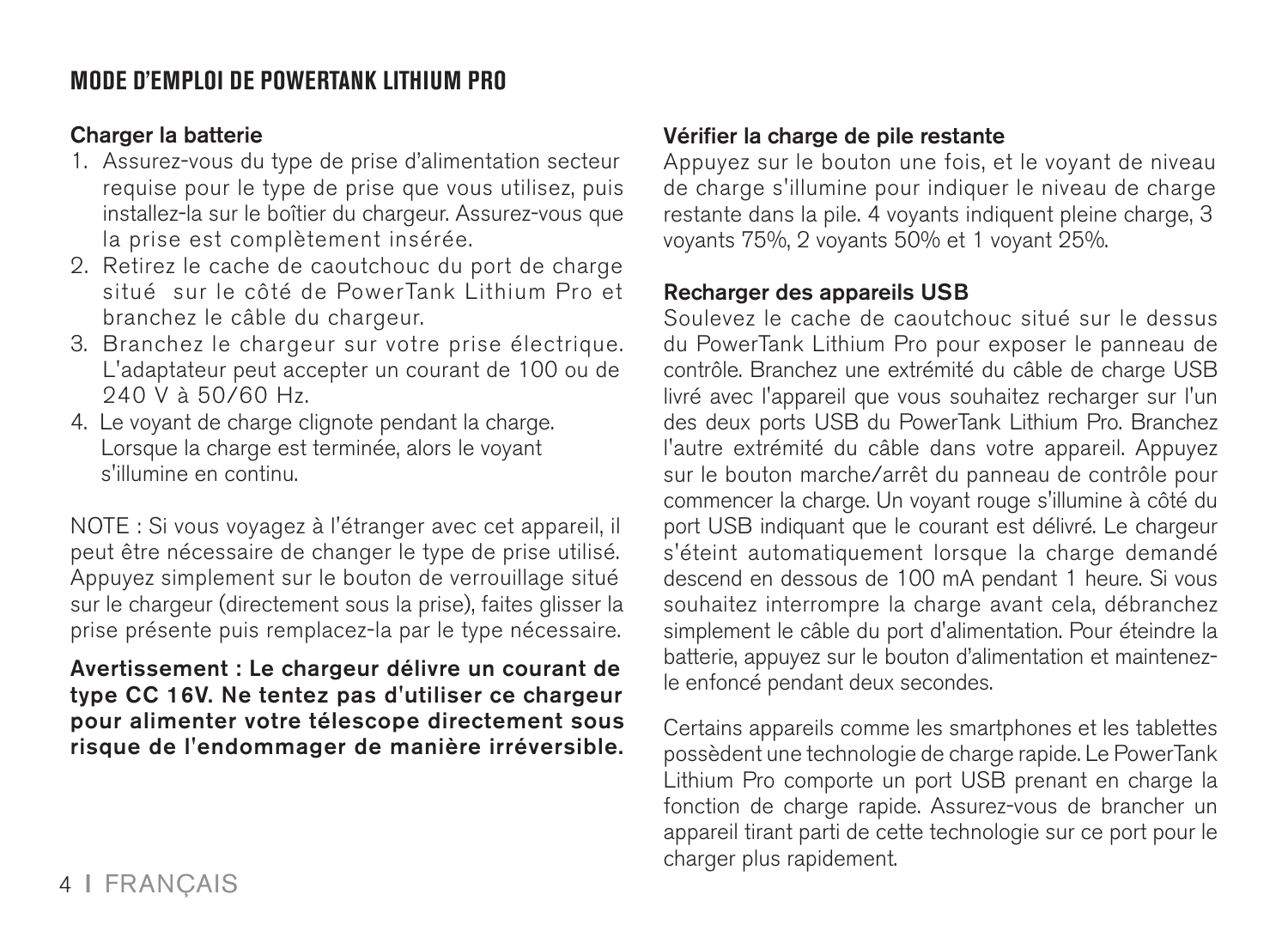#### Alimenter un télescope

Soulevez le cache de caoutchouc du port de charge/ d'alimentation situé sur le côté du PowerTank Lithium Pro et branchez-y le câble d'alimentation du télescope. Un côté du câble a un connecteur fileté à attacher à votre télescope. L'extrémité lisse s'insère dans la batterie. Appuyez sur le bouton marche/arrêt du panneau de contrôle pour commencer la charge.

#### Port de pile de voiture

Le PowerTank Lithium Pro est équipé d'un port permettant de recharger les piles de voitures délivrant un courant de 12V CC (10 ampères) pour alimenter les accessoires externes. Soulevez le cache protégeant le port et insérez votre adaptateur de pile de voiture dans ce dernier. Appuyez une fois sur le bouton d'alimentation du panneau de commande pour activer l'alimentation. Les voyants de la batterie s'allument pour montrer que le pouvoir circule.

#### Illumination

Le panneau de voyants DEL peut être illuminé en rouge ou en blanc. La lumière rouge vous permet de voir dans le noir, tout en préservant votre vision nocturne. Vous pouvez utiliser la lumière blanche lorsqu'il n'est pas nécessaire de préserver votre vision nocturne.

Pour activer les voyants DEL rouges, appuyez sur le bouton de contrôle de l'éclairage une fois. Pour augmenter la luminosité, appuyez sur le bouton une seconde fois. Pour l'éteindre, appuyez une troisième fois.

Pour activer les DEL blanches, maintenez le bouton de contrôle de l'éclairage appuyé pendant deux secondes. Pour augmenter la luminosité, appuyez sur le bouton de nouveau. Pour l'éteindre, maintenez le bouton appuyé pendant deux secondes.

# **CONNECTER LE POWERTANK LITHIUM PRO À VOTRE TÉLESCOPE**

Le PowerTank Lithium Pro peut être installé sur le plateau à accessoires d'un télescope en position soit verticale soit horizontale. Il peut également être fixé à une jambe de trépied à l'aide de la sangle à crocher et à boucle de 2,5 pouces. Faites glisser la sangle dans les deux fentes de la monture de jambe de trépied. Commencez en enroulant la sangle autour de la jambe du trépied, puis faites passer l'extrémité de cette dernière dans la boucle. Tirez sur la sangle et sécurisez le crochet en donnant la tension désirée à cette dernière.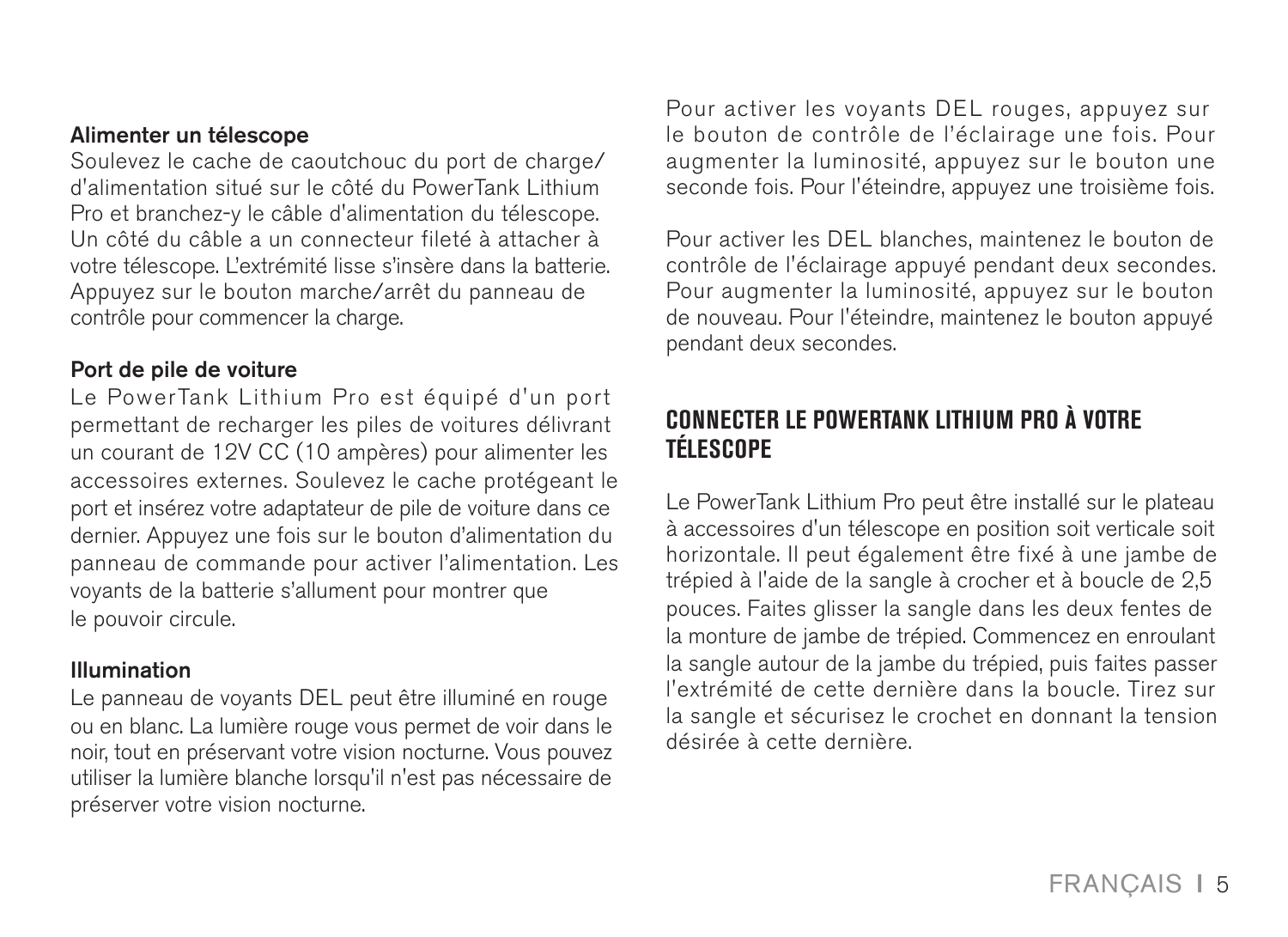# **CARACTÉRISTIQUES TECHNIQUES**

Type de liquide de pile : Lithium fer Phosphate (LiFePO4)

Capacité de la pile : 158,74 Wh

Entrée : 16V CC, 2000 mA

Temps de charge : 6 heures

Courant d'alimentation pour le télescope : 12V CC @ 5A Courant d'alimentation pour le port de pile de voiture : 12V CC @ 10A

## **MISE AU REBUT**

Respectez les réglementations locales pour éliminer ce produit. Si vous n'êtes pas sûr de comment éliminer ce produit, prenez contact avec les autorités locales.

## **AVERTISSEMENT**

Les conversions ou modifications non autorisées de cet appareil sont interdites pour des raisons de sécurité. Toute utilisation de cet appareil autre que décrite dans cette documentation peut endommager le produit et créer des risques associés comme un court-circuit, un incendie, une électrocution, etc. Lisez le mode d'emploi avec attention et conservez-le pour référence future.

Nous ne pouvons pas être tenus pour responsables des dommages subits par les objets ou les personnes, qui résultent d'une utilisation incorrecte du produit, de dommages éventuels à ce dernier ou du non-respect de ces instructions.

Ce produit n'est pas un jouet et doit être tenu hors de portée des enfants et des animaux de compagnie.

# **GARANTIE LIMITÉE DE DEUX ANS DE CELESTRON**

A. Celestron garantit que votre produit est libre de tout défaut matériel ou de fabrication sur une période de deux ans. Celestron réparera ou remplacera en tout ou en partie un produit présentant ce type de défaut après inspection par Celestron, et confirmation. Comme condition à l'obligation de Celestron de réparer ou remplacer un tel produit, le produit doit être retourné à Celestron avec la preuve d'achat satisfaisante pour Celestron.

B. Un numéro d'autorisation de retour valide doit être obtenu de Celestron avant le renvoi. Veuillez envoyer votre demande au centre de support technique en ligne de Celestron à l'adresse https://www.celestron.com/pages/technical-support pour recevoir le numéro à afficher à l'extérieur de votre conteneur d'expédition.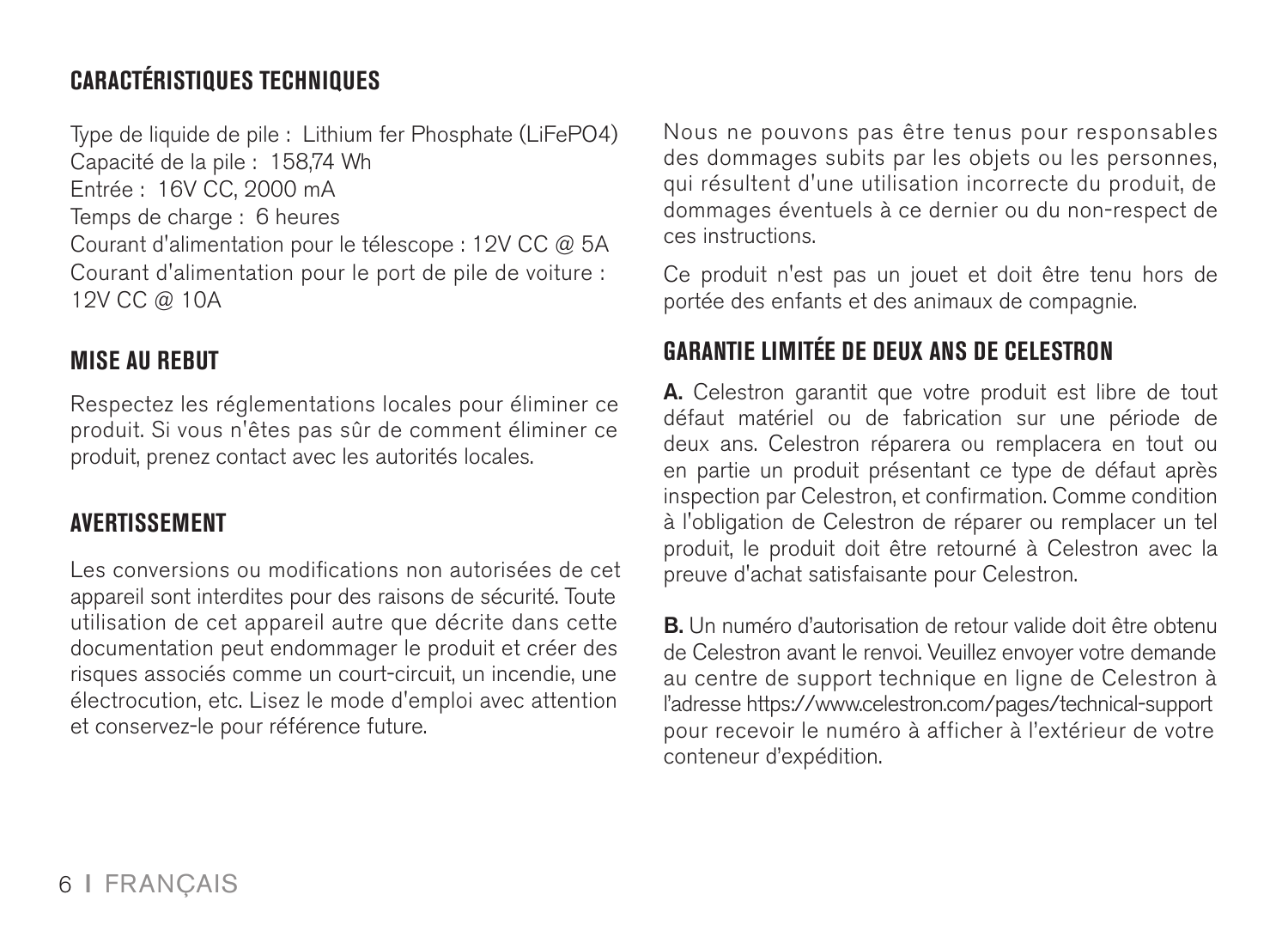Tous les retours doivent être accompagnés d'une déclaration écrite indiquant le nom, l'adresse et le numéro de téléphone de jour du propriétaire, ainsi qu'une brève description des prétendus défauts. Les pièces ou le produit ayant été l'objet d'un remplacement deviendront la propriété de Celestron.

Le client est responsable de tous les coûts de transport et d'assurance, vers et depuis l'usine Celestron, et doivent donc prépayer ces frais.

Celestron fera des efforts raisonnables pour réparer ou remplacer tout produit couvert par cette garantie dans les trente jours suivant sa réception. Dans le cas où une réparation ou un remplacement nécessitera plus de trente jours, Celestron en avisera le client en conséquence. Celestron se réserve le droit de remplacer tout produit qui a été retiré de sa gamme de produits disponibles avec un nouveau produit ayant une valeur et des fonctions équivalentes.

Cette garantie sera nulle et sans effet dans le cas où la conception ou la fonction d'un produit couvert a été modifiée, ou lorsque le produit a été soumis à un usage abusif, à de mauvaises manipulations ou à une réparation non autorisée. En outre, une défaillance ou une détérioration du produit due à l'usure normale n'est pas couverte par cette garantie.

CELESTRON DÉCLINE TOUTE GARANTIE, EXPRESSE OU IMPLICITE, DE QUALITÉ MARCHANDE OU D'ADAPTATION À UN USAGE PARTICULIER. À MOINS DE DISPOSITIONS EXPRESSES DANS CE DOCUMENT. LA SEULE OBLIGATION DE CELESTRON EN VERTU DE CETTE GARANTIE LIMITÉE SERA DE RÉPARER OU REMPLACER LE PRODUIT COUVERT, EN CONFORMITÉ AVEC LES DISPOSITIONS DE CE DOCUMENT, CELESTRON DÉCLINE TOUTE RESPONSABILITÉ POUR TOUTE PERTE DE PROFITS, TOUT DOMMAGE GÉNÉRAL, PARTICULIER OU INDIRECT POUVANT RÉSULTER DE LA VIOLATION DE TOUTE GARANTIE, OU EN RAISON DE L'UTILISATION DE, OU DE L'INCAPACITÉ À UTILISER, UN PRODUIT CELESTRON. TOUTE GARANTIE IMPLICITE QUI EST ET QUI NE PEUT ÊTRE DÉCLINÉE SERA LIMITÉE À UNE DURÉE DE DEUX ANS À PARTIR DE LA DATE D'ACHAT INITIALE.

Certains états ou certaines provinces ne permettent pas l'exclusion ou la limitation des dommages accessoires ou indirects ou une limitation sur la durée d'une garantie implicite, alors dans ces cas les limitations et exclusions susmentionnées pourraient ne pas s'appliquer à vous.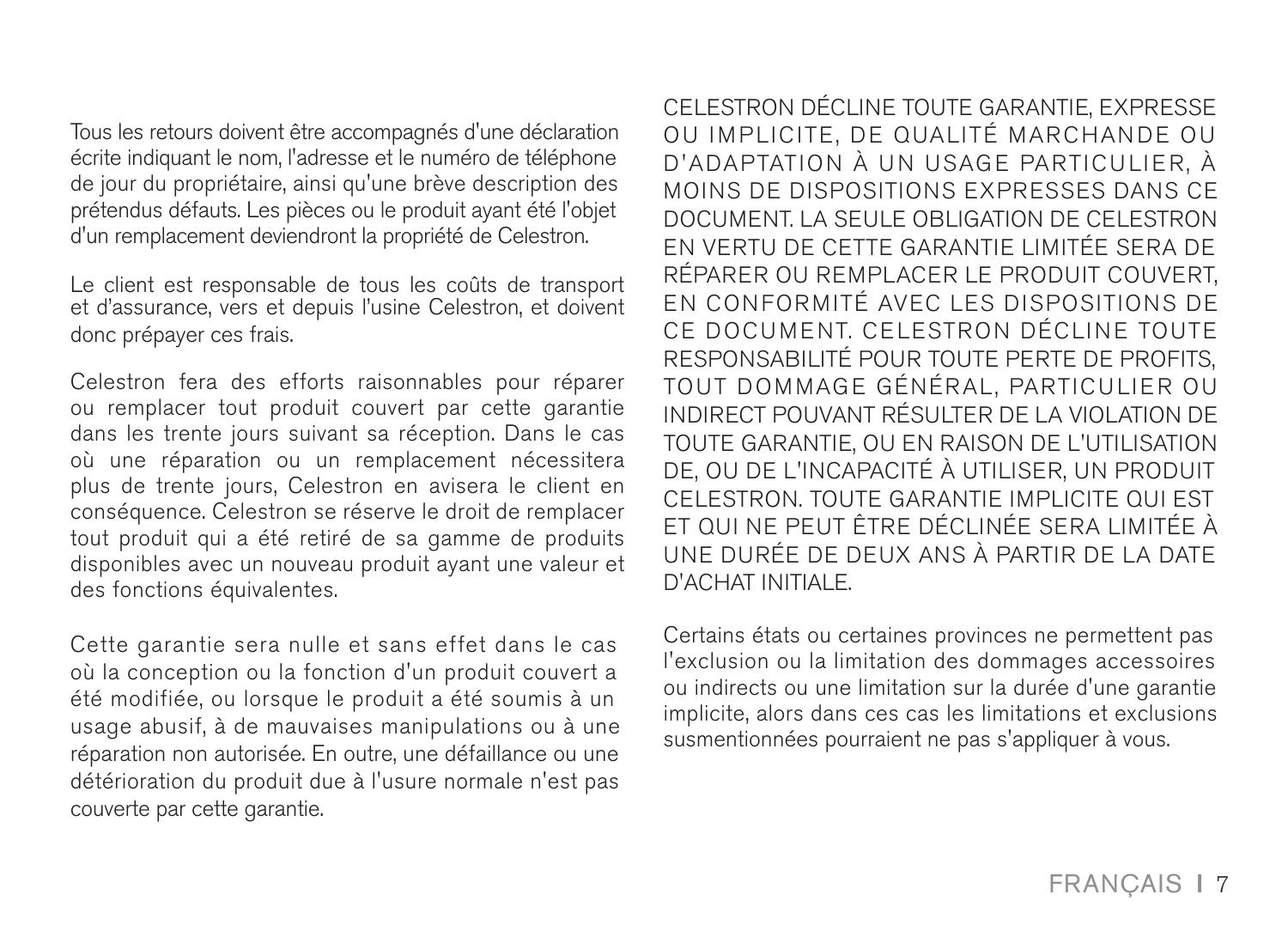Cette garantie vous donne des droits légaux spécifiques, et vous pouvez également avoir d'autres droits qui varient d'un état ou d'une province à l'autre. Celestron se réserve le droit de modifier ou de cesser la production de tout modèle ou style de produit, et cela sans préavis. En cas de problème de garantie ou si vous avez besoin d'aide pour utiliser votre produit, visitez le centre de support technique de Celestron à l'adresse https://www.celestron.com/pages/technical-support.

NOTE : Cette garantie est valable pour les clients américains et canadiens qui ont acheté ce produit auprès d'un revendeur autorisé Celestron aux États-Unis ou au Canada. La garantie en dehors des É.-U. et du Canada n'est valable que pour les clients ayant acheté le produit d'un distributeur international de Celestron ou d'un distributeur agréé dans le pays en question. Veuillez communiquer avec eux pour toute réparation sous garantie.

# **CELESTRON**

© 2020 Celestron • Tous droits réservés celestron.com/pages/technical-support 2835 Columbia Street • Torrance, CA 90503 USA 09-20 09-20 09-20

# **REMARQUE RELATIVE À LA FCC**

Cet équipement a été testé et prouvé comme respectant les limites établies pour un appareil électronique de Class B dans le respect de la partie 15 des règles de la FCC. Ces limites visent à protéger convenablement les particuliers contre les interférences nuisibles dans une installation résidentielle. Cet équipement génère, utilise et contient de l'énergie de fréquence radio, s'il n'est pas installé et utilisée convenablement pourrait créer des interférences dangereuses pour les communications radio. Il n'existe cependant aucune garantie que des interférences ne seront pas produites dans le cadre d'une installation particulière. Si cet équipement provoque des interférences nuisibles à la réception de la radio ou de la télévision, qui peut être déterminé en éteignant et en allumant l'équipement, l'utilisateur est encouragé à essayer de corriger les interférences en prenant une ou plusieurs des mesures suivantes :

- Réorientez ou déplacez l'antenne de réception.
- Augmentez la distance séparant l'équipement et le récepteur.
- Branchez l'équipement sur une prise ou circuit différent de celui du récepteur.
- Contactez le revendeur ou un technicien radio ou TV d'expérience pour obtenir de l'assistance.

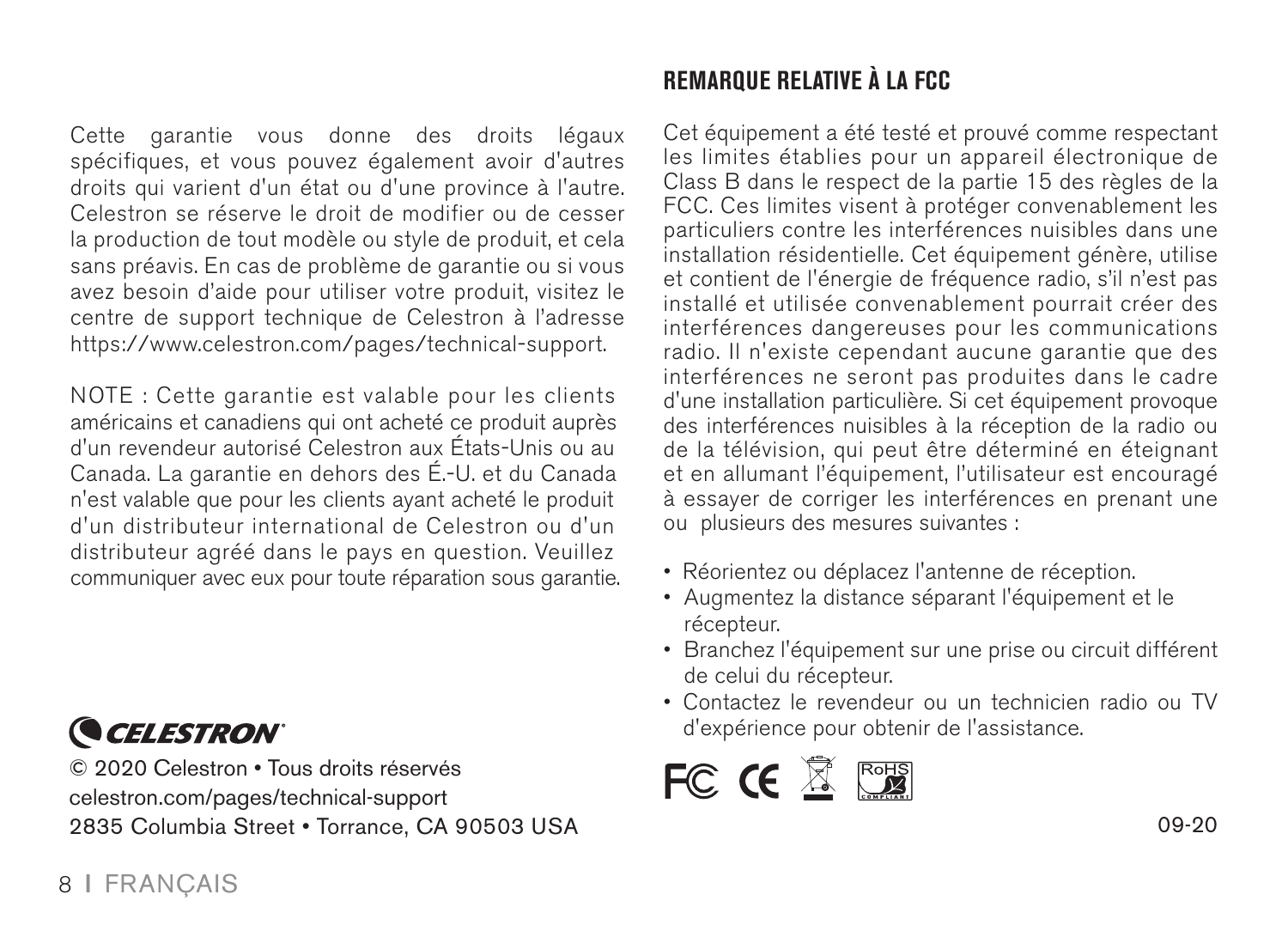



Wiederaufladbare Stromversorgung BEDIENUNGSANLEITUNG # 18768

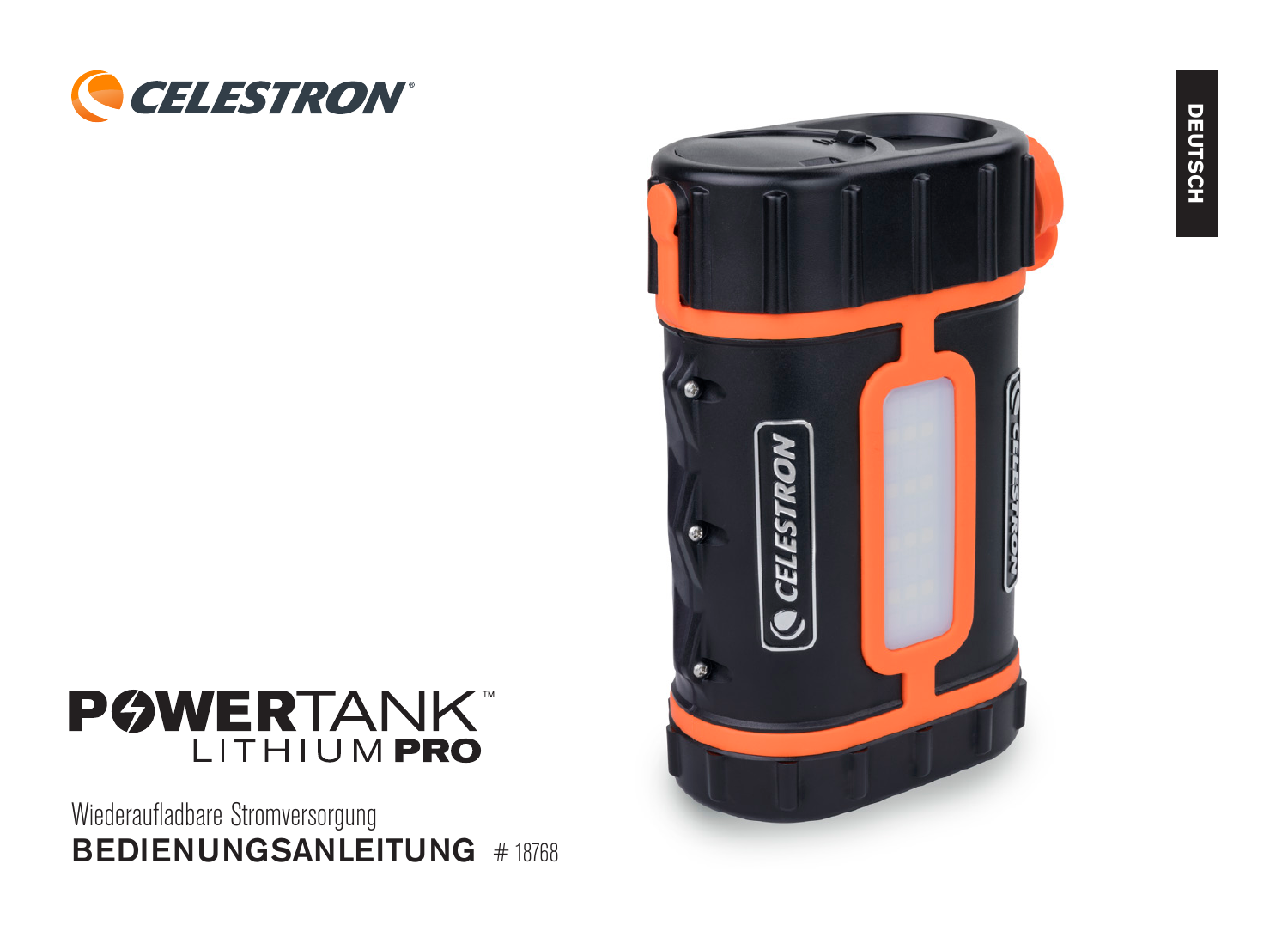# **Inhaltsverzeichnis**

| Aufladen von USB-Geräten einer einer aus einer aller aus einer einer einer aus einer einer aufgebenen zu eine  |
|----------------------------------------------------------------------------------------------------------------|
|                                                                                                                |
| Anschluss für die Autobatterie (Bulgard Langer Langer Langer Langer Langer Langer Langer Langer Julian Strateg |
|                                                                                                                |
|                                                                                                                |
|                                                                                                                |
|                                                                                                                |
|                                                                                                                |
|                                                                                                                |
|                                                                                                                |

# 2 I DEUTSCH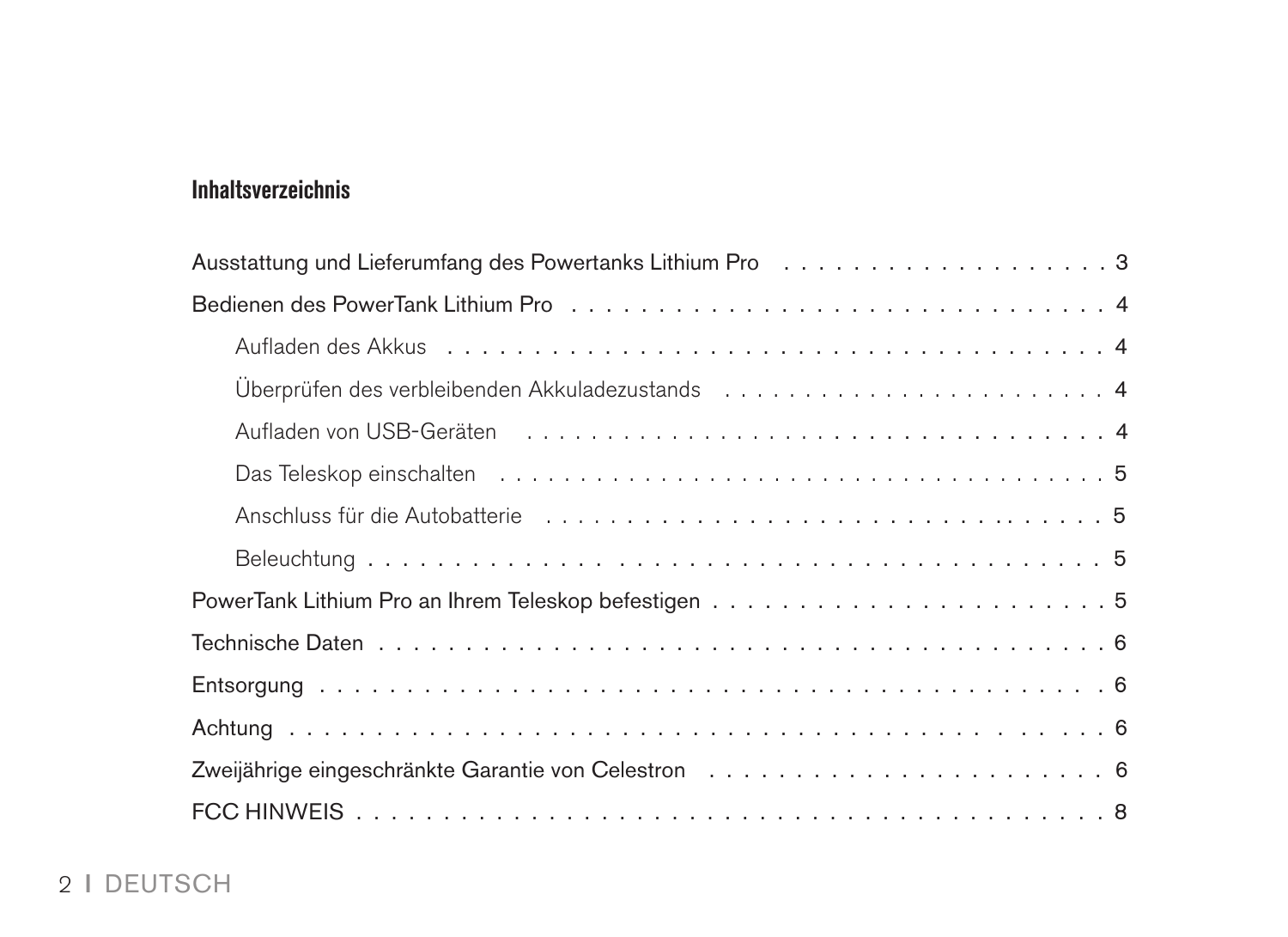## **Ausstattung und Lieferumfang des Powertanks Lithium Pro**

7









- 1. Ladestatusanzeige
- 2. Ein-/Ausschalter
- 3. LED-Ladeanzeige (rot) des USB-Anschlusses
- 4. Anschlüsse zum Laden von USB-Geräten
- 5. Taste zur Beleuchtungssteuerung
- 6. Ladeanschluss/12VDC Ausgangsanschluss
- 7. Stativbeinhalterung
- 8. LED-Lichtleiste
- 9. Celestron Teleskop Netzkabel (196 cm lang)
- 10. 100-240V AC-Ladegerät (16VDC - 2 A)
- 11. Stativbeingurt
- 12. Internationaler Adapter Stecker (x 4)





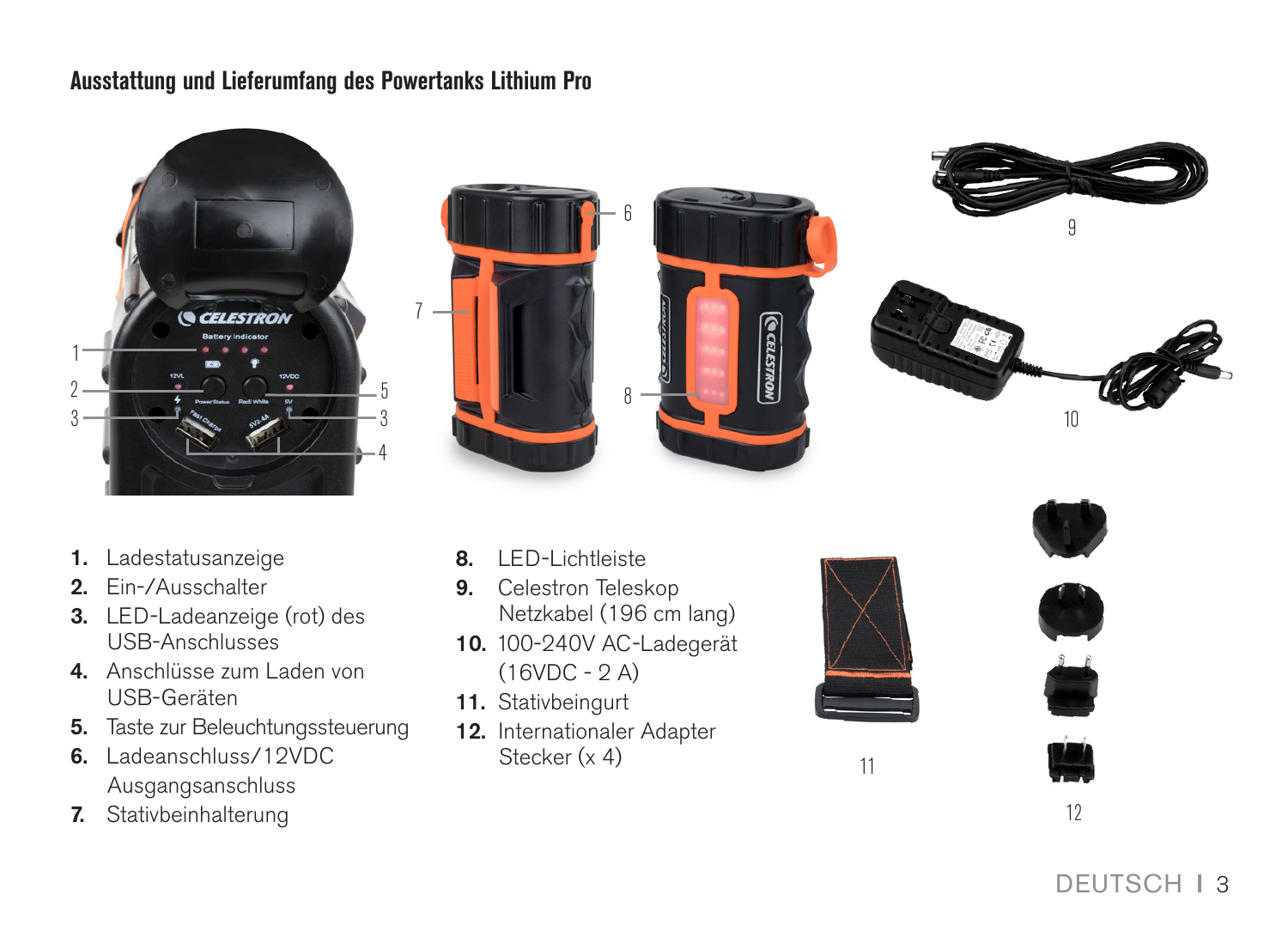# **BEDIENEN DER POWERTANK LITHIUM PRO**

#### Aufladen des Akkus

- 1. Stellen Sie fest, welchen Netzadapter Sie für Ihren Standort benötigen, und stecken ihn in das Ladegerät. Vergewissern Sie sich, dass er ganz eingesteckt ist und einrastet.
- 2. Nehmen Sie die Gummiabdeckung vom Ladeanschluss an der Seite des PowerTank Lithium Pro und stecken das Kabel des Ladegeräts ein.
- 3. Schließen Sie das Ladegerät an Ihre Steckdose an. Der Adapter ist für eine Eingangsspannung von 100 bis 240 V bei 50/60 Hz ausgelegt.
- 4. Die Batterieanzeige leuchtet auf, wenn sie am Aufladen ist. Wenn der Ladevorgang abgeschlossen ist, bleiben alle Lichter erleuchtet.

HINWEIS: Wenn Sie mit diesem Gerät international auf Reisen sind, kann es notwendig sein, dass Sie einen anderen Steckeradapter verwenden müssen. Drücken Sie dazu einfach auf die Arretierung auf dem Ladegerät (direkt unterhalb des Steckers), schieben Sie den Steckeradapter herunter und bringen Sie den erforderlichen Adapter an.

Achtung: Dieses Ladegerät hat einen Ausgang von 16 Volt Gleichstrom. Versuchen Sie nicht mit diesem Ladegerät Ihr Teleskop direkt aufzuladen, dies kann zu erheblichen Schäden an Ihrem Teleskop führen.

# Überprüfen des verbleibenden Akkuladezustands

Batterieanzeige leuchtet auf und zeigt an, wie viel der Akku noch geladen ist. Vier Lichter zeigen einen vollen Akkustand an, drei Lichter einen Stand von 75 %, zwei Lichter einen Stand von 50 % und ein Licht 25 %.

#### Aufladen von USB-Geräten

Heben Sie die Gummidichtung auf der Oberseite des PowerTank Lithium Pro an, um das Bedienfeld zu sehen. Stecken Sie das eine Ende des USB-Ladekabels, das mit dem Gerät geliefert wurde, das Sie aufladen möchten, in einen der beiden USB-Anschlüsse des PowerTank Lithium Pro. Schließen Sie das andere Kabelende an den USB-Port Ihres Geräts an. Drücken Sie einmal auf die Power-Taste auf dem Bedienfeld, um mit dem Laden zu beginnen. Ein rot Licht erscheint neben dem USB-Anschluss und zeigt an, dass Strom fließt. Das Ladegerät schaltet sich automatisch aus, wenn das Laden unter unter 100 mA pro Stunde fällt. Wenn Sie das Aufladen vorzeitig beenden möchten, ziehen Sie das Netzkabel Ihres Geräts einfach aus der Steckdose. Um den Akku auszuschalten, halten Sie den Ein- / Ausschalter zwei Sekunden lang gedrückt.

Einige Geräte wie Smartphones und Tablets verfügen über eine Schnellladetechnologie. Der PowerTank Lithium Pro verfügt über einen USB-Anschluss, der Schnellladegeräte unterstützt. Vergewissern Sie sich, dass Sie Ihr kompatibles Gerät an diesen Port anschließen, um die zusätzliche Ladegeschwindigkeit zu nutzen.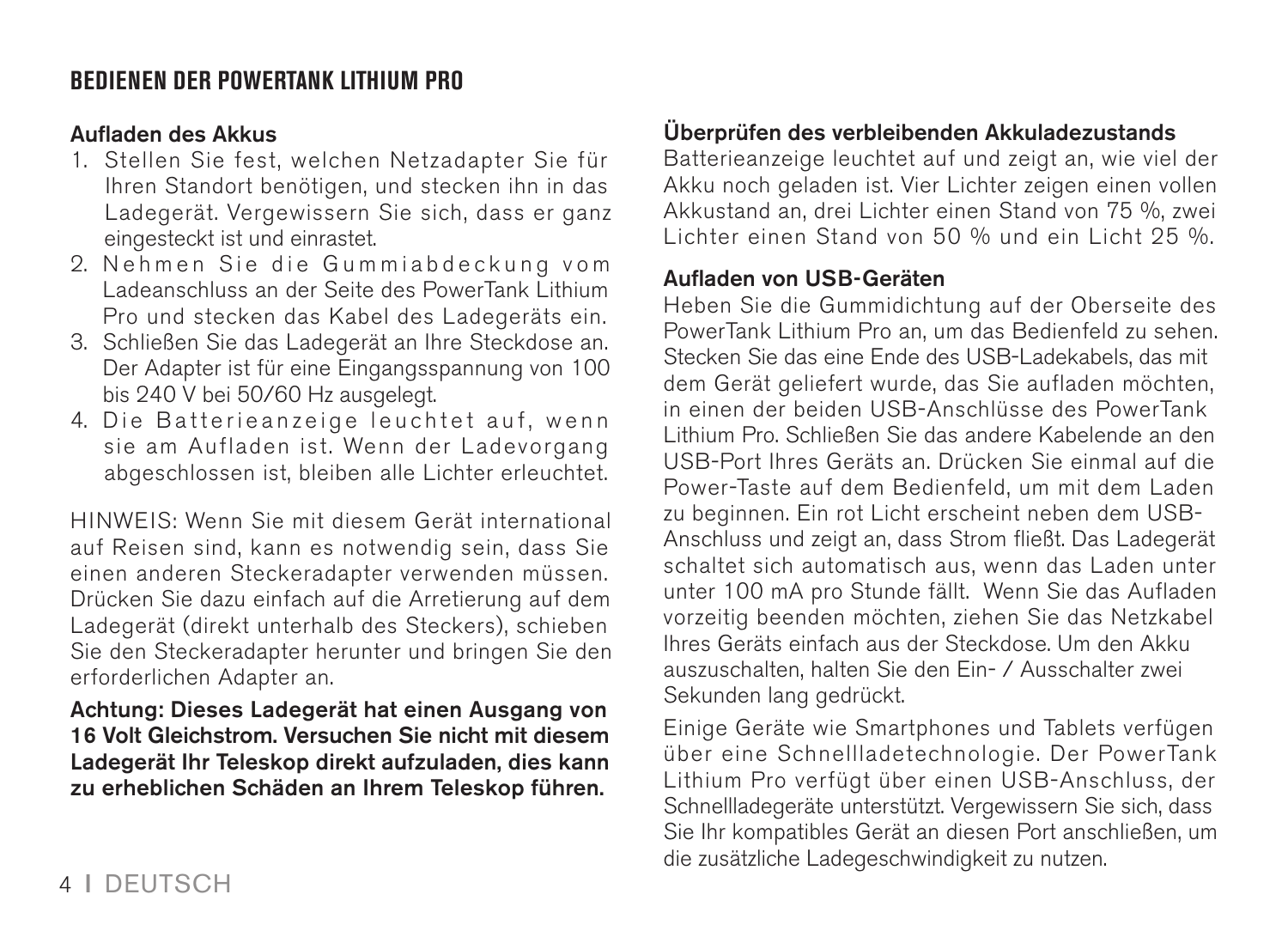#### Das Teleskop einschalten

Nehmen Sie die Gummiabdeckung vom Lade-/ Netzanschluss an der Seite des PowerTank Lithium Pro ab und stecken das Teleskopkabel ein. Eine Seite des Kabels hat einen Gewindeanschluss zum Befestigen an Ihrem Teleskop. Das glatte Ende passt in die Batterie. Drücken Sie zweimal auf die Power-Taste auf dem Bedienfeld, um die Stromversorgung zu aktivieren.

#### Anschluss für die Autobatterie

Der PowerTank Lithium Pro wird mit einem Adapter für die Autobatterie geliefert, die12 V Gleichstrom (10 Ampere) zur Versorgung anderer externer Geräte bietet. Die Abdeckung des Anschlusses aufklappen und den Autobatterieadapter in den Anschluss stecken. Drücken Sie einmal den Netzschalter auf dem Bedienfeld, um die Stromversorgung zu aktivieren. Die Batterieanzeige leuchtet auf um zu zeigen, dass Kraft fließt.

#### Beleuchtung

Die LED-Lichtleiste kann mit rotem und weißem Licht verwendet werden. Das rote Licht erleichtert die Nutzung bei Dunkelheit und schützt Ihre Nachtsicht. Weißes Licht können Sie verwenden, wenn Ihre Nachtsicht nicht wichtig ist.

Um die roten LEDs zu aktivieren, drücken einmal die Lichtsteuerungstaste. Um die Helligkeit zu erhöhen, drücken Sie die Taste a ein zweites Mal. Zum Ausschalten, ein drittes Mal drücken.

Um die weißen LEDs zu aktivieren, drücken und halten Sie die Beleuchtungssteuertaste für zwei Sekunden. Um die Helligkeit zu erhöhen, drücken Sie die Taste erneut. Zum Ausschalten, die Taste für zwei Sekunden drücken und halten.

#### **POWERTANK LITHIUM PRO AN IHREM TELESKOP BEFESTIGEN**

Der PowerTank Lithium Pro kann in einem Teleskop-Zubehör fach in horizontaler oder vertikaler Richtung eingesetzt werden. Es kann mit dem 2,5 Zoll breiten Klettband an einem Stativbein befestigt werden. Ziehen Sie das Klettband durch die zwei Schlitze in der Stativbeinhalterung. Beginnen Sie damit, indem Sie das Klettband um das Stativbein wickeln und dann das Ende des Bandes durch die Schnalle ziehen. Ziehen Sie das Bamd zurück und spannen Sie den Haken und den Schlaufenriemen.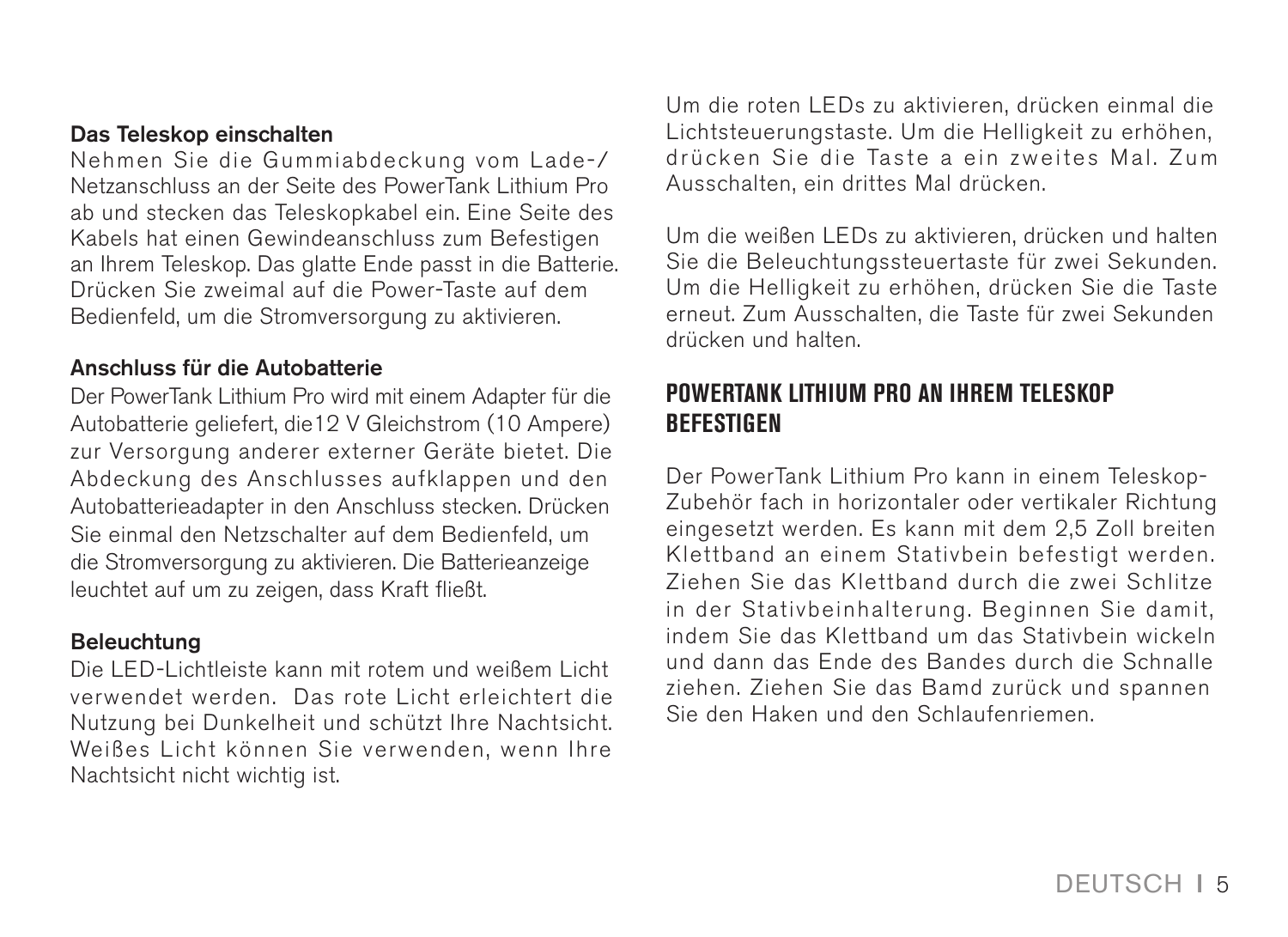# **TECHNISCHE DATEN**

Akkuchemie: Lithium Eisenphosphat (LiFePO4) Akkukapazität: 158,74 Wh Eingangsleistung: 16 V DC, 2000 mA Ladezeit: 6 Stunden Ausgangsleistung für das Teleskop: 12 V DC bei 5 A Ausgangsstrom für Autobatterie-Anschluss: 12 V DC bei  $10A$ 

## **ENTSORGUNG**

Befolgen Sie bei der Entsorgung dieses Produkts die örtlichen Bestimmungen. Wenn Sie nicht sicher sind, wie dieses Produkt zu entsorgen ist, wenden Sie sich an die örtliche Behörde in Ihrer Gemeinde.

## **ACHTUNG**

Nicht autorisierte Umbauten und/oder Änderung des Geräts sind aus Sicherheitsgründen unzulässig. Jegliche Verwendung dieses Geräts außer den oben beschriebenen kann zu Schäden an dem Produkt und den damit verbundenen Risiken wie Kurzschluss, Brand, Stromschlag usw. führen. Lesen Sie bitte die Bedienungsanleitung sorgfältig durch und bewahren Sie sie zum späteren Nachschlagen auf.

Für daraus resultierende Schäden an Personen- und Sachschäden übernehmen wir keine Haftung, wenn das Produkt in irgendeiner Weise durch missbräuchliche oder unsachgemäße Handhabung oder Nichtbeachtung dieser Bedienungsanleitung beschädigt wurde.

Dieses Produkt ist kein Spielzeug und sollte außerhalb der Reichweite von Kindern und Haustieren aufbewahrt werden.

#### **ZWEIJÄHRIGE EINGESCHRÄNKTE GARANTIE VON CELESTRON**

A. Celestron garantiert, dass dieses Produkt zwei Jahre lang frei von Material- und Verarbeitungsfehlern ist. Celestron repariert oder ersetzt ein solches Produkt oder Teile davon, das nach Überprüfung durch Celestron einen Material- oder Verarbeitungsfehler aufweist. Als Voraussetzung für die Verpflichtung von Celestron, dieses Produkt zu reparieren oder zu ersetzen, muss das Produkt zusammen mit dem für Celestron zufriedenstellenden Kaufnachweis an Celestron zurückgeschickt werden.

B. Eine ordnungsgemäße Rücksendenummer muss vor der Rücksendung bei Celestron eingeholt werden. Bitte senden Sie Ihre Anfrage an Celestrons Online-<br>Support-Center unter https://www.celestron.com/ unter https://www.celestron.com/ pages/technical-support um die Nummer zu erhalten, die außerhalb Ihres Versandcontainers angezeigt werden soll.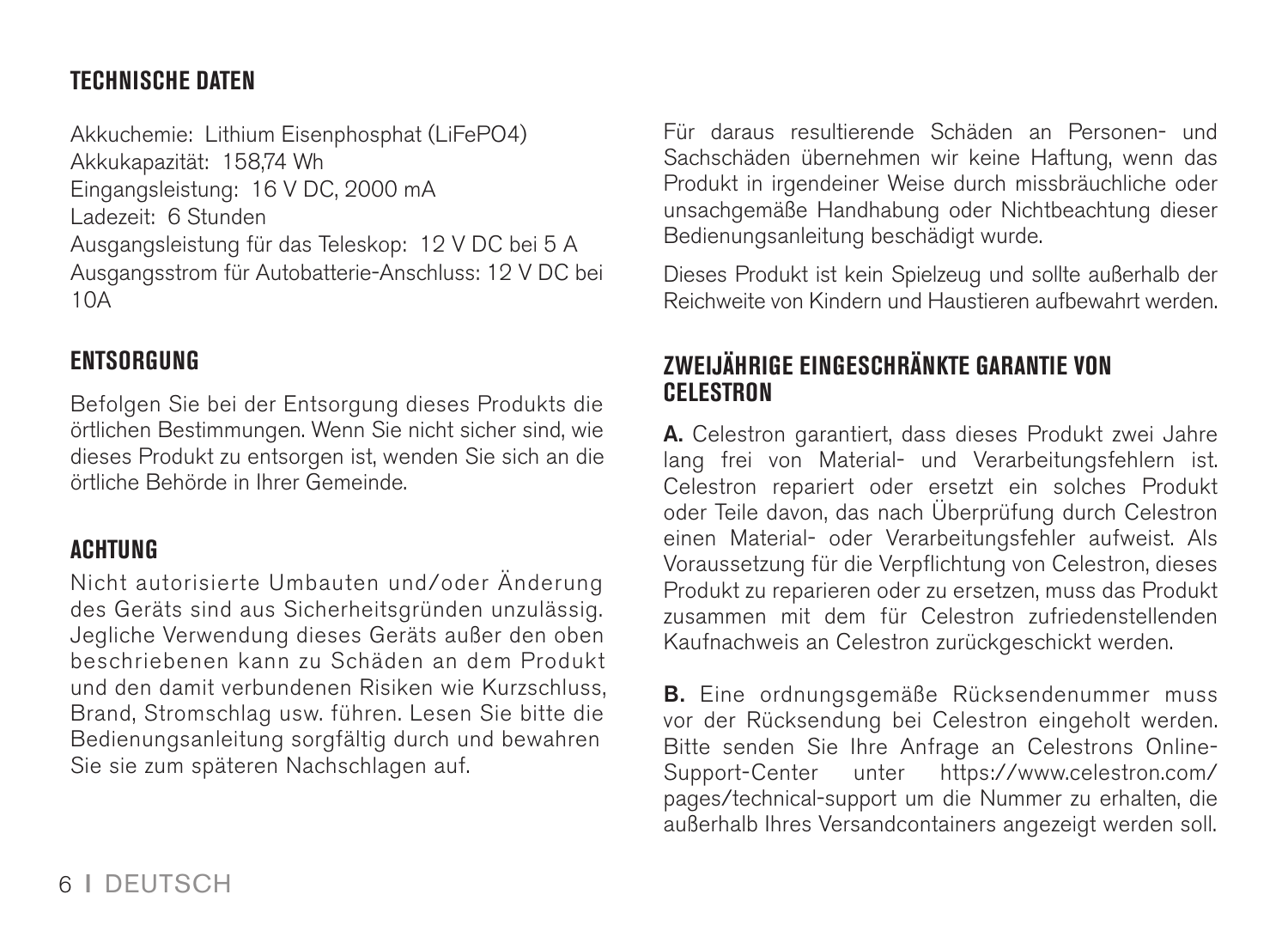Alle Rücksendungen müssen mit einer schriftlichen Erklärung über den Namen, die Adresse und die aktuelle Telefonnummer des Eigentümers, unter der er erreicht werden kann, sowie eine kurze Beschreibung aller beanstandeten Defekte versehen sein. Teile oder Produkte, für die Ersatz erfolgt, werden Eigentum von Celestron.

Der Kunde trägt alle Transportkosten und Versicherungen, sowohl von und zu der Celestron-Fabrik, und muss diese Kosten im Voraus bezahlen.

Celestron unternimmt angemessene Anstrengungen, um das/die von dieser Garantie abgedeckte Produkt innerhalb von 30 Tagen nach Erhalt zu reparieren oder zu ersetzen. Falls für Reparatur oder Austausch mehr als 30 Tage erforderlich sind, muss Celestron den Kunden entsprechend informieren. Celestron behält sich das Recht vor, ein Produkt, das aus der Produktlinie genommen wurde, durch ein neues oder in Wert und Funktion vergleichbares Produkt zu ersetzen.

Diese Garantie ist nichtig und ohne Wirkung für den Fall, dass ein von der Garantie abgedecktes Produkt im Design oder in der Funktion verändert wurde, oder missbräuchlich, zweckentfremdet, falsch gehandhabt wurde oder eine nicht autorisierte Reparatur durchgeführt wurde. Des Weiteren wird eine Produktfehlfunktion oder Verschlechterung bedingt durch normalen Verschleiß durch diese Garantie nicht abgedeckt.

CELESTRON LEHNT JEGLICHE GEWÄHRLEISTUNG, OB AUSDRÜCKLICH ODER STILLSCHWEIGEND, OB DER MARKTGÄNGIGKEIT ODER DER EIGNUNG FÜR EINEN BESTIMMTEN ZWECK, AUSSER DEM HIERIN GENANNTEN, AB. DIE ALLEINIGE VERPFLICHTUNG VON CELESTRON UNTER DIESER EINGESCHRÄNKTEN GARANTIE BESTEHT DARIN, DAS DURCH DIE GARANTIE ABGEDECKTE PRODUKT IN ÜREREINSTIMMUNG MIT DEN HIERIN FESTGEHALTENEN BEDINGUNGEN ZU REPARIEREN ODER AUSZUTAUSCHEN. CELESTRON LEHNT AUSDRÜCKLICH JEGLICHE HAFTUNG FÜR ENTGANGENE PROFITE, ALLGEMEINE, SPEZIELLE, INDIREKTE ODER FOLGESCHÄDEN AB, DIE SICH AUS EINER GARANTIEVERLETZUNG ERGEBEN KÖNNTEN ODER DIE DURCH NUTZUNG BZW. UNFÄHIGKEIT ZUR NUTZUNG JEGLICHEN CELESTRON-PRODUKTS ERGEBEN. JEGLICHE STILLSCHWEIGENDE ODER NICHT BEANSPRUCHBARE GEWÄHRLEISTUNGEN IST ZEITLICH AUF ZWEI JAHRE AB DATUM DES URSPRÜNGLICHEN KAUFS BESCHRÄNKT.

Einige Staaten erlauben keinen Ausschluss oder keine Beschränkung von zufälligen oder Folgeschäden sowie keine zeitliche Begrenzung einer stillschweigenden Garantie; daher könnten die oben genannten Beschränkungen und Ausschlüsse auf Sie nicht zutreffen.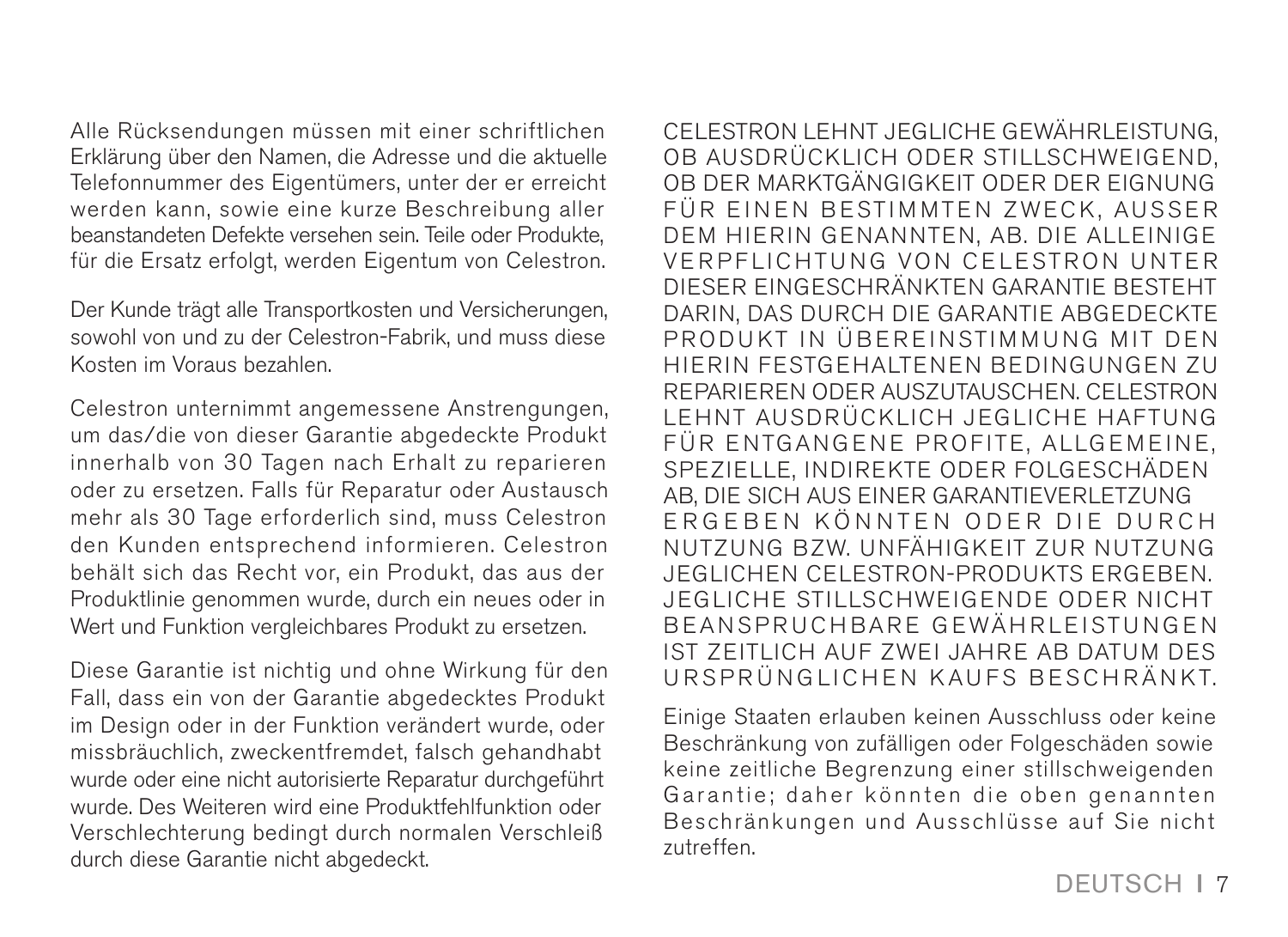Diese Gewährleistung gibt Ihnen bestimmte gesetzliche Rechte, und Sie könnten andere Rechte haben, die von Staat zu Staat variieren. Celestron behält sich das Recht vor, jegliches Modell und jeglichen Produkttyp zu modifizieren oder aus der Produktlinie auszuschließen, ohne Ihnen dies vorher anzukündigen. Wenn Garantieprobleme auftreten oder Sie Unterstützung bei der Verwendung Ihres Produkts benötigen, besuchen Sie das Online-Supportcenter von Celestron unter https://www.celestron.com/pages/technical-support.

HINWEIS: Diese Garantie ist für Kunden in den USA und Kanada gültig, die ihr Produkt von einem autorisierten Celestron-Händler in den USA oder Kanada gekauft haben. Diese Garantie ist für Kunden außerhalb der USA und Kanada gültig, die ihr Produkt von einem autorisierten Celestron-Händler in dem jeweiligen Land gekauft haben. Wenden Sie sich für alle Fragen zur Garantie an diese Händler.

**CELESTRON** 

© 2020 Celestron • Alle Rechte vorbehalten celestron.com/pages/technical-support 2835 Columbia Street • Torrance, CA 90503 USA 09-20

# **FCC HINWEIS**

Dieses Gerät wurde getestet und entspricht den Anforderungen der Grenzwerte für ein digitales Gerät der Klasse B gemäß Teil 15 der FCC-Vorschriften. Diese Grenzen sollen angemessener Schutz gegen schädliche Störungen in einer Wohnanlage bieten. Dieses Gerät erzeugt und verwendet Hochfrequenzenergie und kann diese abstrahlen. Wenn es nicht in Übereinstimmung mit den Anweisungen installiert und verwendet wird, kann es Funkstörungen verursachen. Es kann jedoch nicht garantiert werden, dass bei einer bestimmten Installation keine Störungen auftreten. Wenn dieses Gerät Störungen beim Radio- oder Fernsehempfang verursacht, die durch Aus- und Einschalten des Geräts festgestellt werden können, sollte der Benutzer versuchen, die Störung durch eine oder mehrere der folgenden Maßnahmen zu beheben:

- Richten Sie die Empfangsantenne neu aus oder ändern Sie ihre Position.
- Vergrößern Sie den Abstand zwischen Gerät und Empfänger.
- Schließen Sie das Gerät an eine Steckdose an, die nicht an den Stromkreis des Empfängers angeschlossen ist.
- Wenden Sie sich an den Händler oder einen erfahrenen Radio-/Fernsehtechniker.

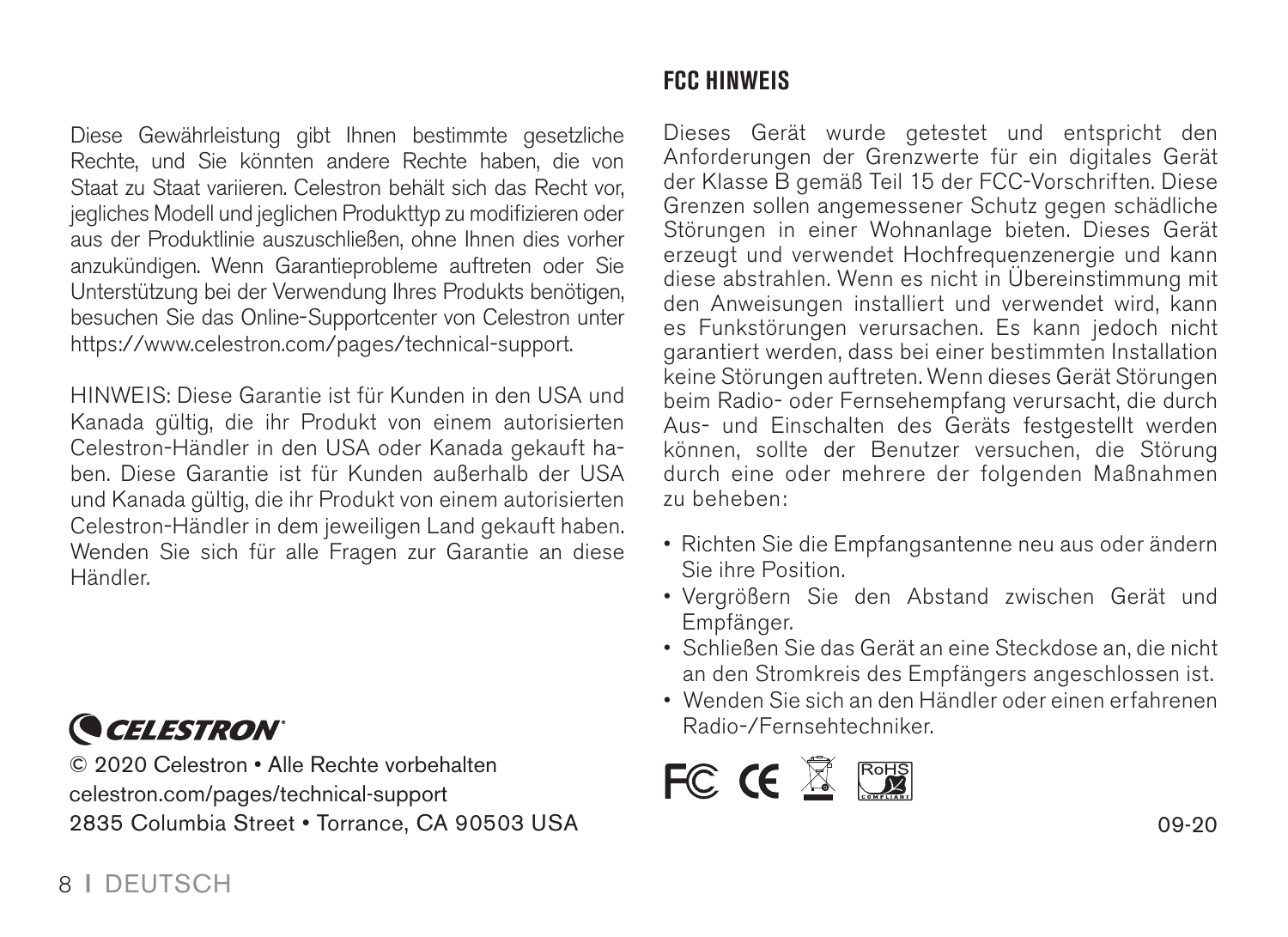



Alimentatore Ricaricabile MANUALE DI ISTRUZIONI #18768

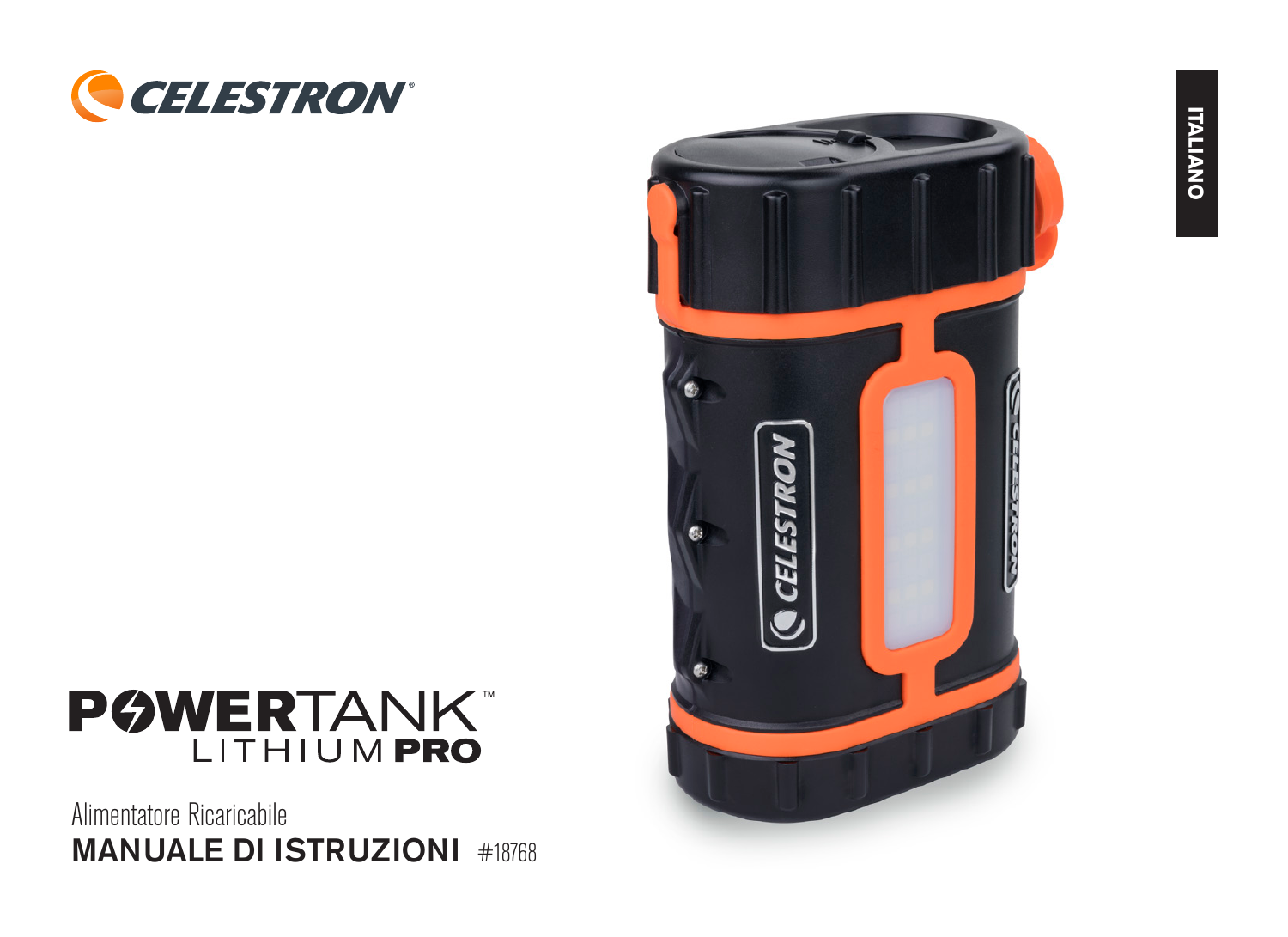# **Indice**

| Uscita caricabatteria auto $\ldots \ldots \ldots \ldots \ldots \ldots \ldots \ldots \ldots \ldots \ldots \ldots$ |
|------------------------------------------------------------------------------------------------------------------|
|                                                                                                                  |
|                                                                                                                  |
|                                                                                                                  |
|                                                                                                                  |
|                                                                                                                  |
| Garanzia limitata di due anni Celestron (etc.) (etc.) (etc.) (etc.) (etc.) (etc.) (etc.) (etc.) (etc.) (etc.)    |
|                                                                                                                  |

# 2 I ITALIANO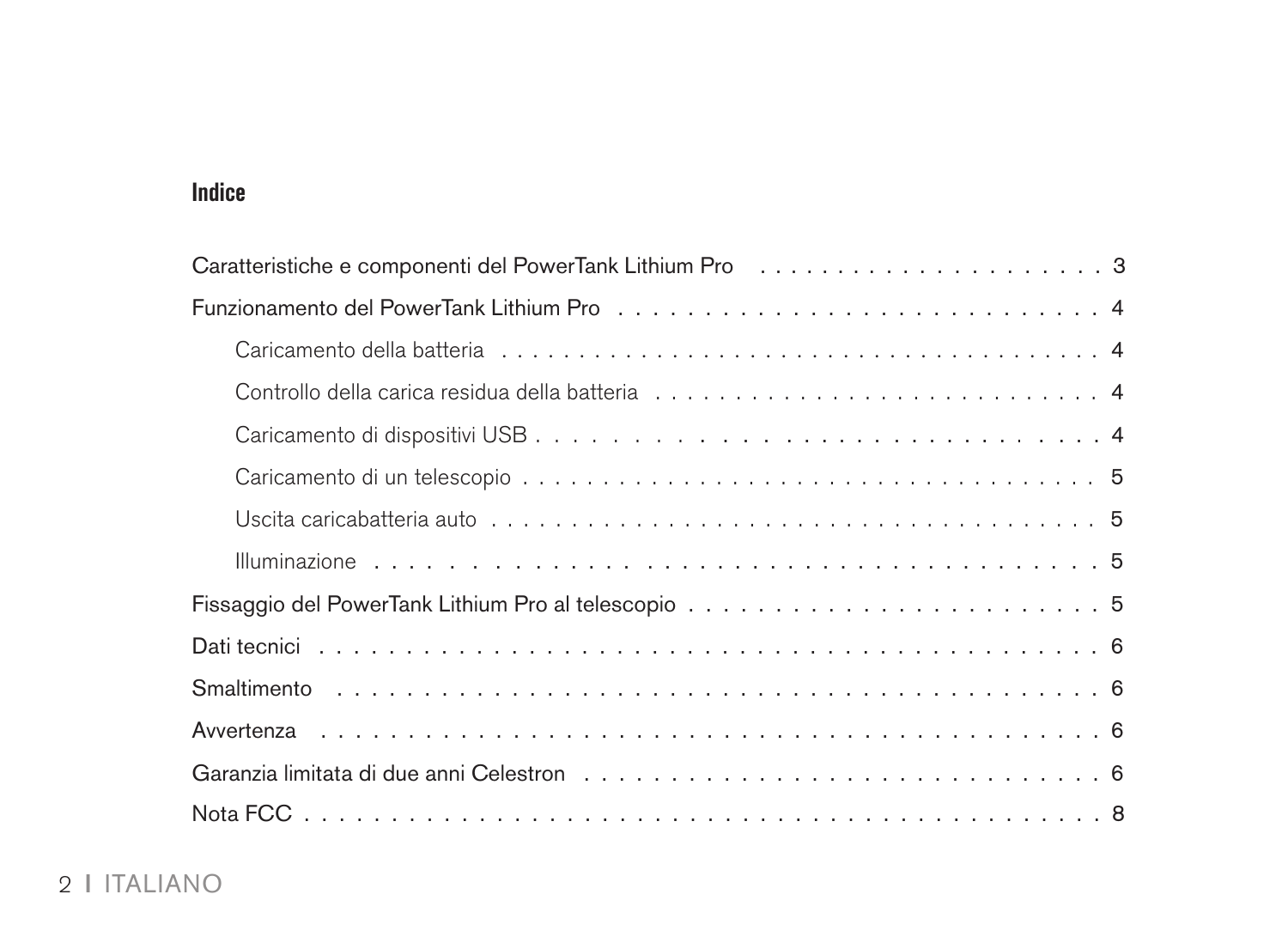#### **Caratteristiche e componenti del PowerTank Lithium Pro**

7









- 1. Indicatore di stato batteria
- 2. Pulsante di alimentazione
- 3. Indicatore LED ricarica porta USB (rosso)
- 4. Porte per ricarica dispositivi USB
- 5. Pulsante di controllo luce
- 6. Porta di ricarica/ Porta di uscita 12 VCC
- 7. Attacco gamba treppiede
- 8. Pannello spia LED
- 9. Cavo di alimentazione telescopio Celestron (lunghezza 2 m)
- 10. Caricatore 100-240 V CA  $(16$  VCC  $- 2$  A)
- 11. Fascia gamba treppiede
- 12. Spine per adattatore internazionali (x4)





12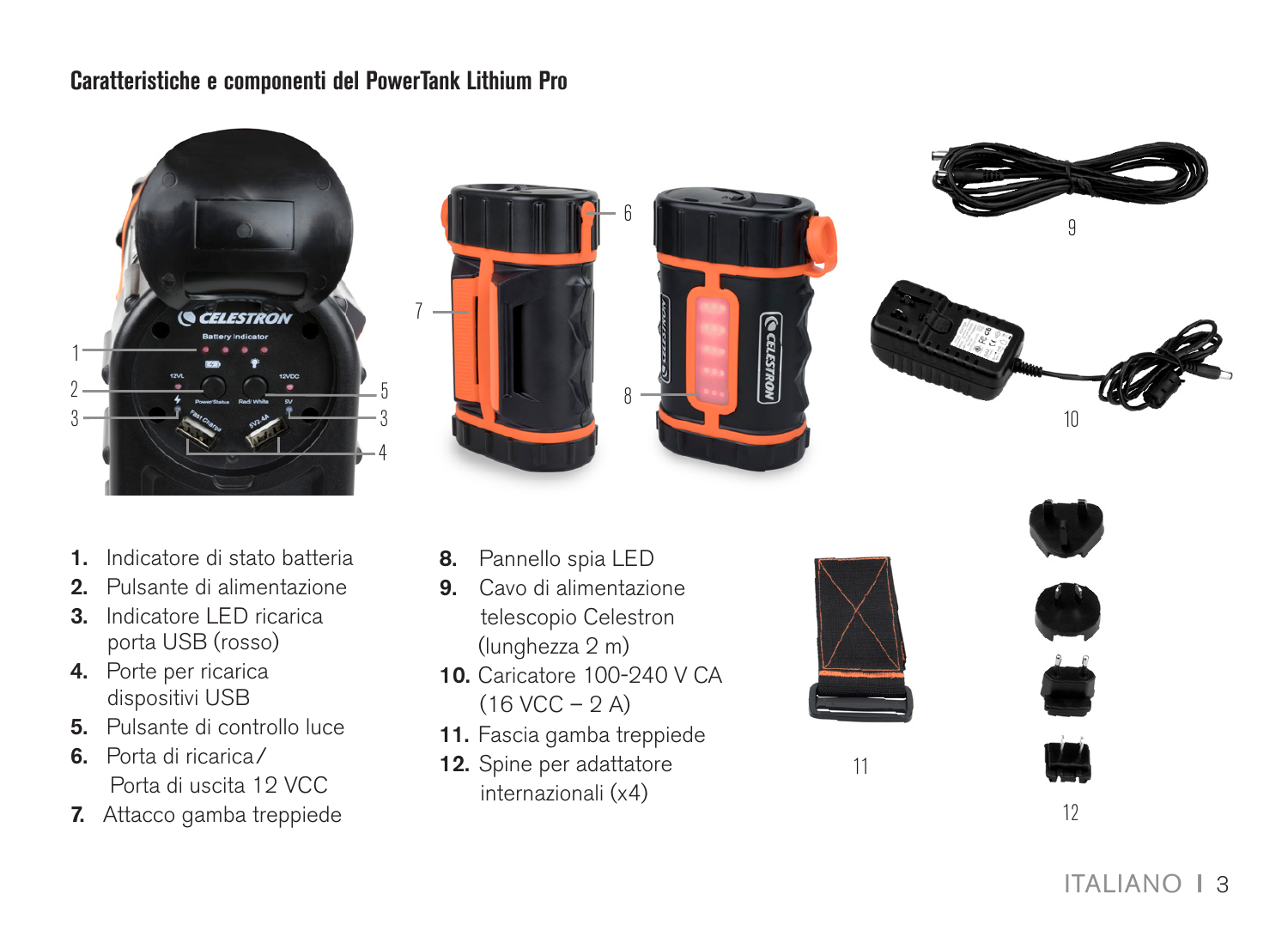## **FUNZIONAMENTO DEL POWERTANK LITHIUM PRO**

#### Caricamento della batteria

- 1. Determinare la spina per adattatore CA necessaria in base al luogo di residenza e farla scorrere in posizione sul corpo del caricatore. Assicurarsi che sia posizionata correttamente tramite scatto.
- 2. Estrarre il tappo in gomma dalla porta di ricarica sul lato del PowerTank Lithium Pro e inserire il cavo del caricatore.
- 3. Collegare il caricatore a una presa di corrente. L'adattatore accetta una tensione di ingresso compresa tra 100 e 240 V a 50/60 Hz.
- 4. Le spie della batteria lampeggiano durante la ricarica. Al termine della ricarica, tutte le spie rimangono accese.

NOTA: In caso di viaggi in altri regioni/Paesi con il dispositivo,potrebbe essere necessario utilizzare una spina per adattatore diversa. È sufficiente premere il pulsante di blocco sul caricatore (posto direttamente sotto la spina), far scorrere via la spina dell'adattatore e sostituirla con quella richiesta.

Avvertenza: il caricatore ha una tensione di uscita di 16 Volt CC. Non provare a usare il caricatore per alimentare direttamente il telescopio o potrebbero verificarsi danni considerevoli al telescopio.

#### Controllo della carica residua della batteria

Premere una volta il pulsante di alimentazione e le spie della batteria si accendono mostrando la quantità di carica residua nella batteria. Le quattro spie indicano che la batteria è completamente carica, 3 spie che è carica al 75%, 2 spie al 50% e 1 spia al 25%.

#### Caricamento di dispositivi USB

Sollevare la copertura in gomma sulla superficie superiore del PowerTank Lithium Pro per mostrare il pannello di controllo. Collegare un'estremità del cavo di ricarica USB in dotazione con il dispositivo che si desidera ricaricare in una delle due porte USB sul PowerTank Lithium Pro. Collegare l'altra estremità del cavo al dispositivo. Premere una volta il pulsante di alimentazione sul pannello di controllo per avviare la ricarica. Affianco alla porta USB appare una spia rosso che mostra che la ricarica è in corso. Il caricatore si spegne automaticamente quando il carico scende al di sotto di 100mA per 1 ora. Se si desidera interrompere la sessione di ricarica in anticipo, è sufficiente scollegare il cavo del dispositivo dal caricatore. Per spegnere la batteria premere e tenere premuto il pulsante di accensione per due secondi.

Alcuni dispositivi come smartphone e tablet sono dotati di tecnologia per ricarica rapida. Il PowerTank Lithium Pro è dotato di una porta USB che supporta dispositivi a ricarica rapida. Assicurarsi di collegare il dispositivo compatibile a questa porta per approfittare della velocità aggiuntiva.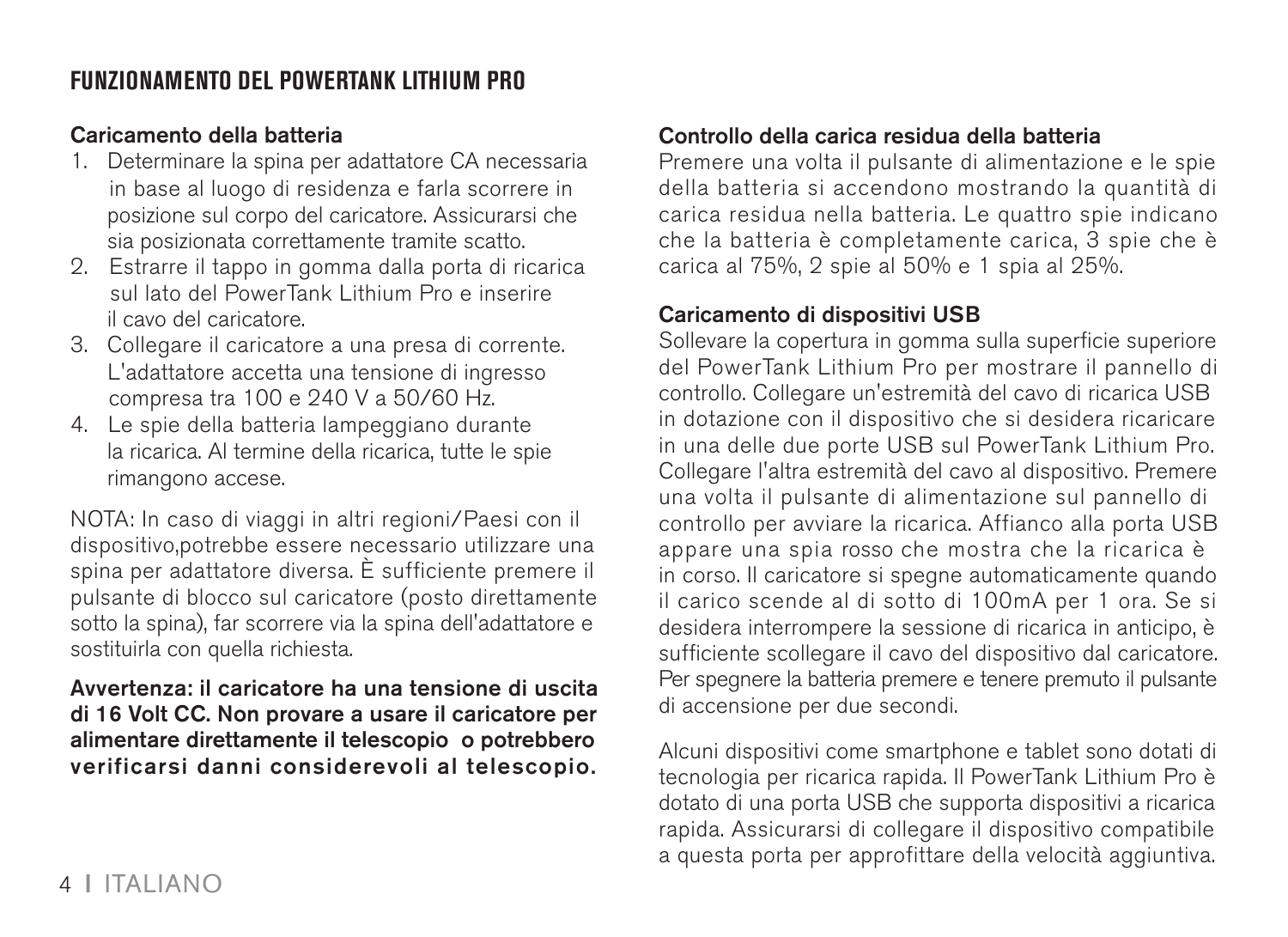#### Caricamento di un telescopio

Estrarre la copertura in gomma dalla porta di alimentazione/ ricarica sul lato del PowerTank Lithium Pro e collegare il cavo del telescopio. Un lato del cavo ha un connettore filettato per il collegamento al telescopio. L'estremità liscia si inserisce nella batteria. Premere due volte il pulsante di alimentazione sul pannello di controllo per avviare l'alimentazione.

#### Uscita caricabatteria auto

Il PowerTank Lithium Pro è fornito di un'uscita per adattatore caricabatteria auto che fornisce un'alimentazione da 12 V CC (10 ampere) per alimentare altri accessori esterni. Sollevare il tappo che copre l'uscita e inserire l'adattatore caricabatteria auto nella porta. Premere il pulsante di accensione sul pannello di controllo una volta per attivare l'alimentazione. Le spie della batteria si accendono per mostrare che il potere scorre.

#### Illuminazione

Il pannello luminoso LED può essere usato con luce rossa o bianca. La luce rossa consente di vedere al buio proteggendo la visione notturna. È possibile utilizzare la luce bianca quando non è importante avere la visione notturna.

Per attivare i LED rossi premere una volta il pulsante di controllo della luce. Per aumentare la luminosità, premere nuovamente il pulsante. Per spegnere le luci, premere una terza volta.

Per attivare i LED bianchi, tenere premuto il pulsante di controllo della luce per due secondi. Per aumentare la luminosità, premere nuovamente il pulsante. Per spegnere le luci, tenere premuto il pulsante per due secondi.

# **FISSAGGIO DEL POWERTANK LITHIUM PRO AL TELESCOPIO**

Il PowerTank Lithium Pro può essere fissato sul piano del telescopio con orientamento orizzontale o verticale. Può anche essere fissato alla gamba di un treppiede tramite l'ampio gancio da 2,5" e la fascia ad anello. Far scorrere la fascia attraverso le due aperture nell'attacco della gamba del treppiede. Iniziare avvolgendo la fascia intorno alla gamba del treppiede, quindi quindi inserire l'estremità della fascia nella fibbia. Tirare la fascia e fissare il gancio e la fascia ad anello alla tensione desiderata.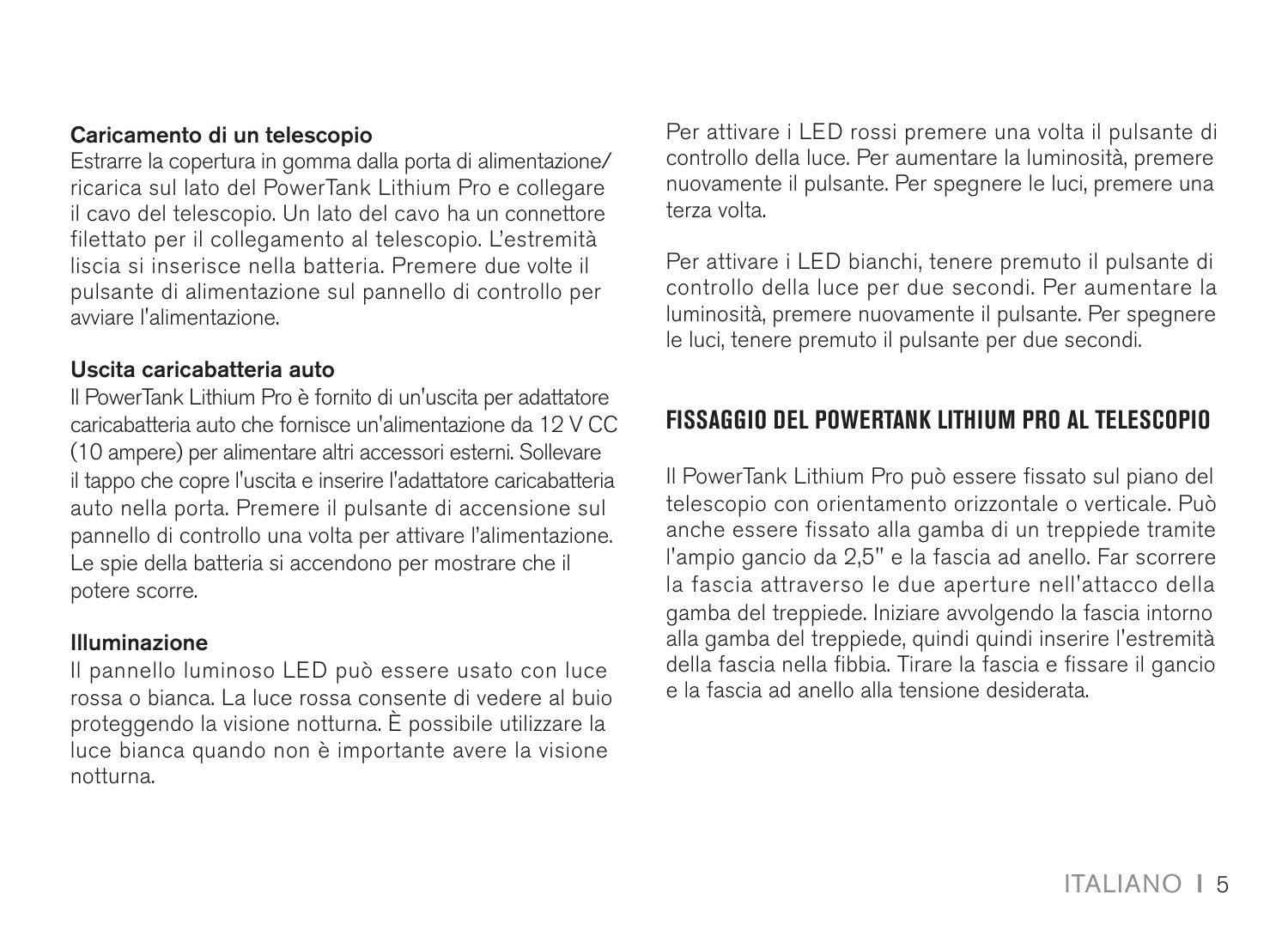## **DATI TECNICI**

Composizione batteria: Litio-ferro-fosfato (LiFePO4) Capacità della batteria: 158,74 Wh Ingresso: 16V CC, 2000 mA Tempo di ricarica: 6 ore Corrente di uscita per telescopio: 12 V CC @5 A Corrente di uscita dell'uscita batteria auto: 12 V CC @10 A

#### **SMALTIMENTO**

Seguire le normative locali al momento di smaltire il prodotto. In caso di dubbi sullo smaltimento del prodotto, contattare le autorità locali del proprio comune.

#### **AVVERTENZA**

Conversioni e/o modifiche non autorizzate del dispositivo non sono ammesse per ragioni di sicurezza. Qualsiasi utilizzo del dispositivo diverso da quelli indicati sopra può danneggiare il prodotto e comportare rischi correlati come cortocircuiti, incendi, scosse elettriche, ecc. Leggere interamente le istruzioni d'uso e conservarle per riferimento futuro.

Non ci assumiamo alcuna responsabilità per danni conseguenti a cose o per lesioni personali in caso di qualsiasi abuso del prodotto o per danni dovuti a uso improprio o mancata osservanza delle presenti istruzioni per l'uso.

Il prodotto non è un giocattolo e deve essere tenuto al di fuori della portata dei bambini e degli animali domestici.

# **GARANZIA LIMITATA DI DUE ANNI CELESTRON**

A. Celestron garantisce che il prodotto sia priva da difetti nei materiali e nella fabbricazione per due anni. Celestron riparerà o sostituirà prodotti o componenti che, a seguito di controllo da parte di Celestron, risultino presentare difetti nei materiali o nella fabbricazione. Come condizione dell'obbligo di Celestron di riparare o sostituire detto prodotto, il prodotto deve essere restituito a Celestron assieme a una prova d'acquisto che sia soddisfacente per Celestron.

B. Prima dell'invio del prodotto per la restituzione è necessario ottenere da Celestron un codice di autorizzazione alla restituzione. Invia la richiesta al centro di supporto tecnico online di Celestron all'indirizzo https://www.celestron.com/pages/technical-support per ricevere il numero da visualizzare all'esterno del contenitore di spedizione.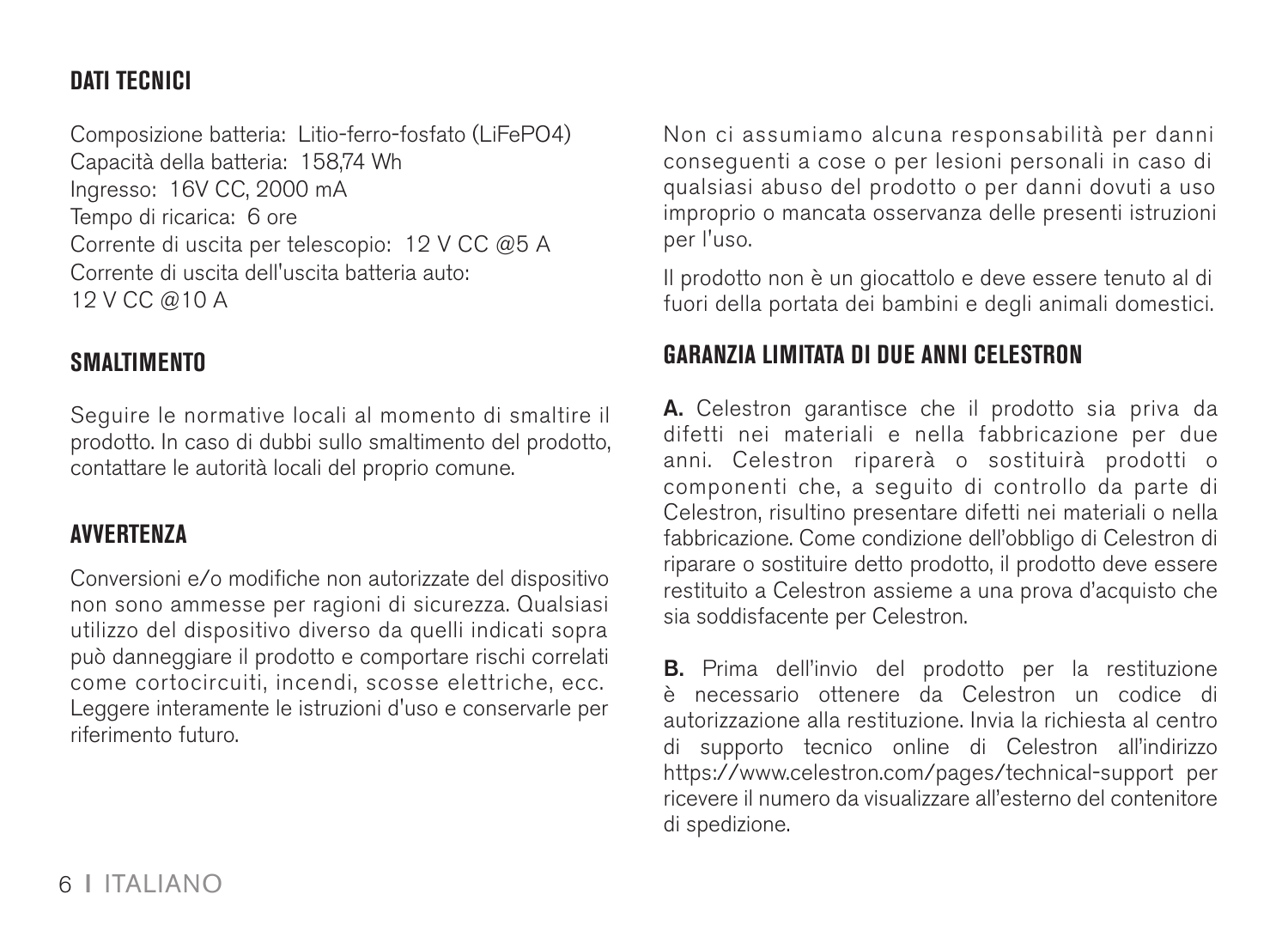Tutte le restituzioni devono essere accompagnate da una dichiarazione scritta indicante il nome, l'indirizzo e un numero di telefono del proprietario, assieme a una breve descrizione del difetto reclamato. Le parti del prodotto per cui si effettua la sostituzione diventano proprietà di Celestron.

Il cliente sarà responsabile di tutti i costi per trasporto e assicurazione a/dalla fabbrica Celestron e dovrà farsi carico di tali costi.

Celestron farà del suo meglio per riparare o sostituire qualsiasi prodotto coperto da garanzia entro trenta giorni dalla ricezione. In caso la riparazione o la sostituzione richieda più di trenta giorni, Celestron notificherà il cliente di conseguenza. Celestron si riserva il diritto di sostituire qualsiasi prodotto di cui sia stata interrotta la produzione con un prodotto nuovo di valore e funzione simile.

La presente garanzia sarà annullata e non sarà più in vigore o efficace nel caso in cui un prodotto coperto da garanzia sia stato modificato nel design o nelle funzioni, o si sospetti l'abuso, l'uso improprio, cattiva gestione o riparazioni non autorizzate. Inoltre, il malfunzionamento o il deterioramento del prodotto dovuti alla normale usura del prodotto non sono coperti dalla garanzia.

CELESTRON DECLINA QUALSIASI GARANZIA, ESPRESSA O IMPLICITA, SIA DI COMMERCIABILITÀ SIA DI ADEGUATEZZA PER UN DETERMINATO SCOPO, ECCETTO NEI CASI ESPRESSAMENTE QUI INDICATI. IL SOLO OBBLIGO DI CELESTRON RELATIVO A QUESTA GARANZIA LIMITATA È QUELLO DI RIPARARE O SOSTITUIRE IL PRODOTTO COPERTO DALLA GARANZIA SECONDO I TERMINI QUI INDICATI. CELESTRON DECLINA OUALSIASI GARANZIA PER PERDITE DI PROFITTI O DANNI GENERALI, SPECIALI, INDIRETTI O CONSEGUENTI DERIVATI DALLA VIOLAZIONE DELLA GARANZIA, O DALL'USO O L'INCAPACITÀ DI UTILIZZO DI QUALSIVOGLIA PRODOTTO CELESTRON. LE GARANZIE IMPLICITE E CHE NON POSSONO ESSERE DECLINATE SONO LIMITATE NELLA DURATA A UN TERMINE DI DUE ANNI DALLA DATA D'ACQUISTO.

Alcuni Stati non consentono l'esclusione o la limitazione di danni accidentali o conseguenti, o limitazioni sulla durata di una garanzia implicita, per cui le limitazioni ed esclusioni sopra indicate potrebbero non essere applicabili.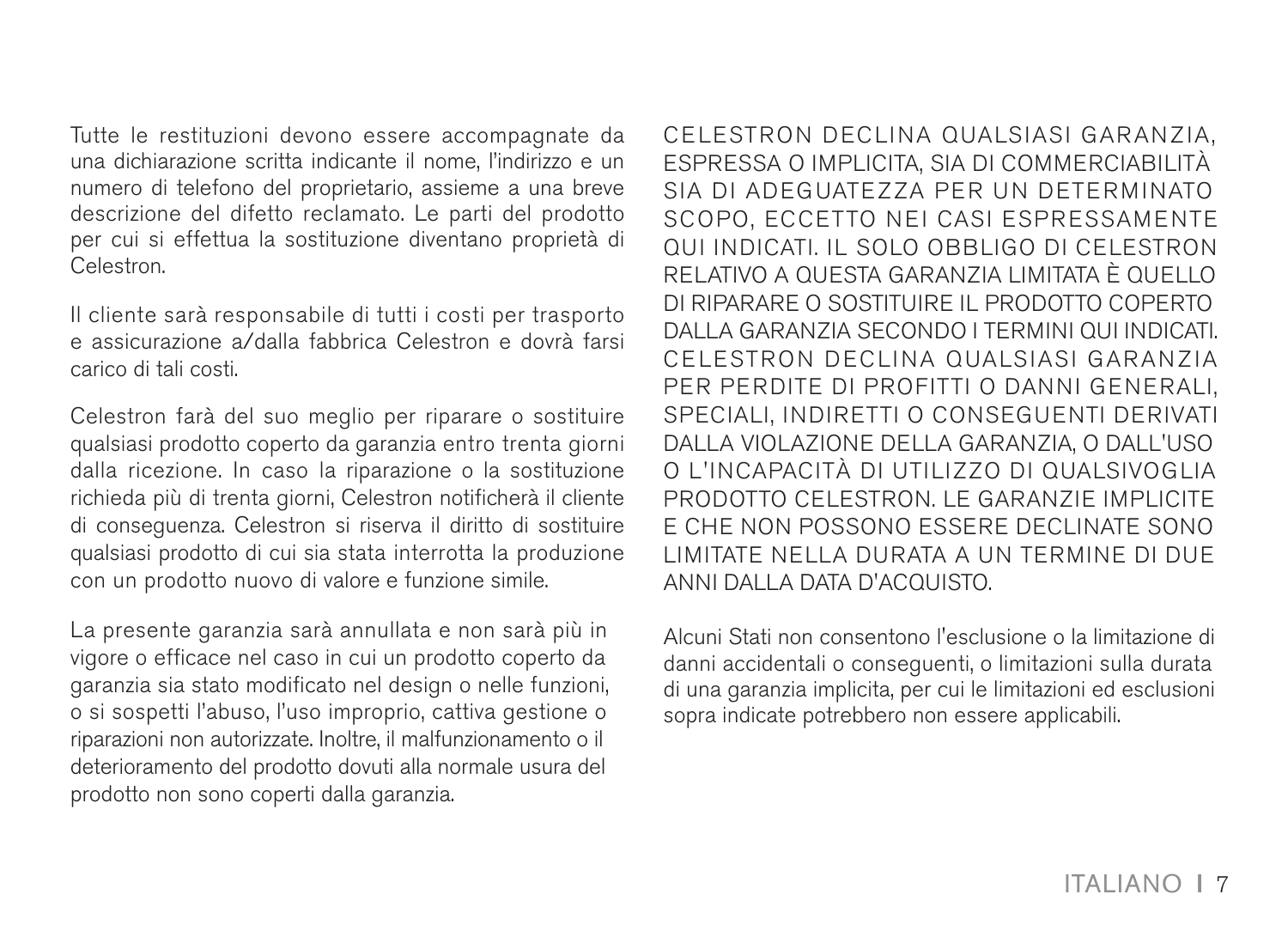La presente garanzia dà all'utente specifici diritti legali, oltre ad altri diritti che possono variare da Stato a Stato. Celestron si riserva il diritto di modificare o sospendere la produzione, senza previa notifica, di qualsivoglia modello o stile del prodotto. Nel caso in cui sorgano problemi di garanzia o se si necessita di assistenza per l'uso del prodotto, visita il centro di supporto tecnico online di Celestron all'indirizzo https://www.celestron.com/pages/ technical-support.

NOTA: La presente garanzia è valida per i clienti di Stati Uniti e Canada che hanno acquistato questo prodotto da un rivenditore Celestron autorizzato negli Stati Uniti o in Canada. La garanzia al di fuori di Stati Uniti e Canada è valida esclusivamente per i clienti che hanno effettuato l'acquisto da un distributore internazionale Celestron o da un rivenditore autorizzato Celestron nello specifico Paese. Contattare tali rivenditori per qualsiasi tipo di assistenza relativamente alla garanzia.



© 2020 Celestron • Tutti i diritti riservati celestron.com/pages/technical-support 2835 Columbia Street • Torrance, CA 90503 USA 09-20

# **NOTA FCC**

La presenta apparecchiatura è stata testata e risulta conforme ai limiti per un dispositivo digitale di Classe B, in conformità alla parte 15 dei Regolamenti FCC. Tali limiti sono ideati per fornire una protezione ragionevole contro le interferenze dannose presenti nelle abitazioni residenziali. La presente apparecchiatura genera, utilizza e può irradiare energia in radio frequenza e, se non installata e utilizzata conformemente alle istruzioni, può causare interferenze dannose alle radiocomunicazioni. Tuttavia, non esiste alcuna garanzia che l'interferenza non si verifichi in una particolare installazione. Nel caso in cui la presente apparecchiatura causi interferenze dannose alla ricezione radio o televisiva, il che potrebbe essere determinato dall'accensione e dallo spegnimento dell'apparecchiatura, l'utente è incoraggiato a tentare di correggere l'interferenza mediante una o più delle misure sequenti:

- Riorientare o riposizionare l'antenna di ricezione.
- Aumentare la distanza tra l'apparecchiatura e il ricevitore.
- Collegare l'apparecchiatura su un'uscita o su un circuito diversi da quelli a cui è collegato il ricevitore.
- Consultare il rivenditore o un tecnico specializzato per ricevere assistenza.

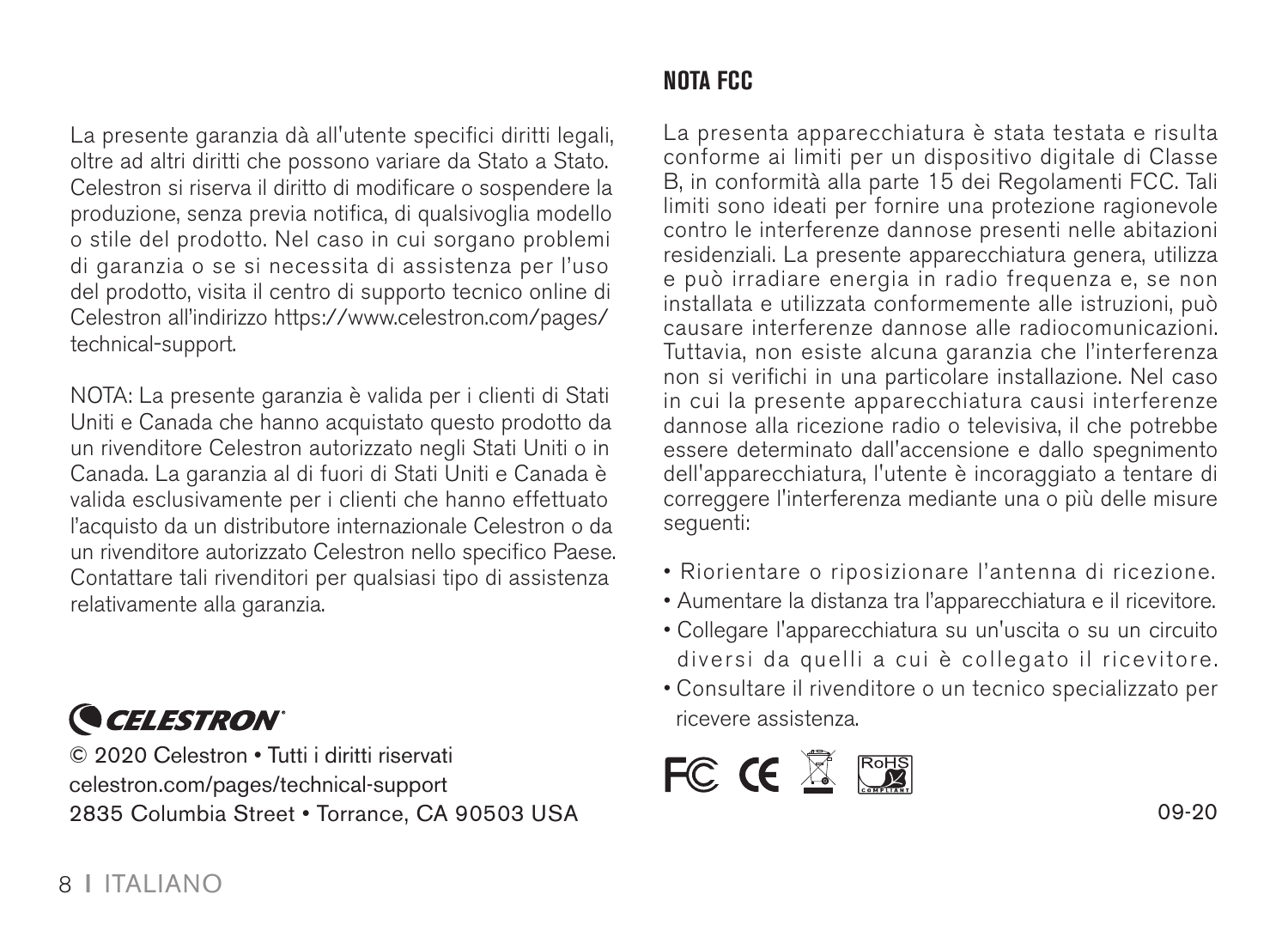



# **POWERTANK** LITHIUM PRO

Alimentación Recargable MANUAL DE INSTRUCCIONES #18768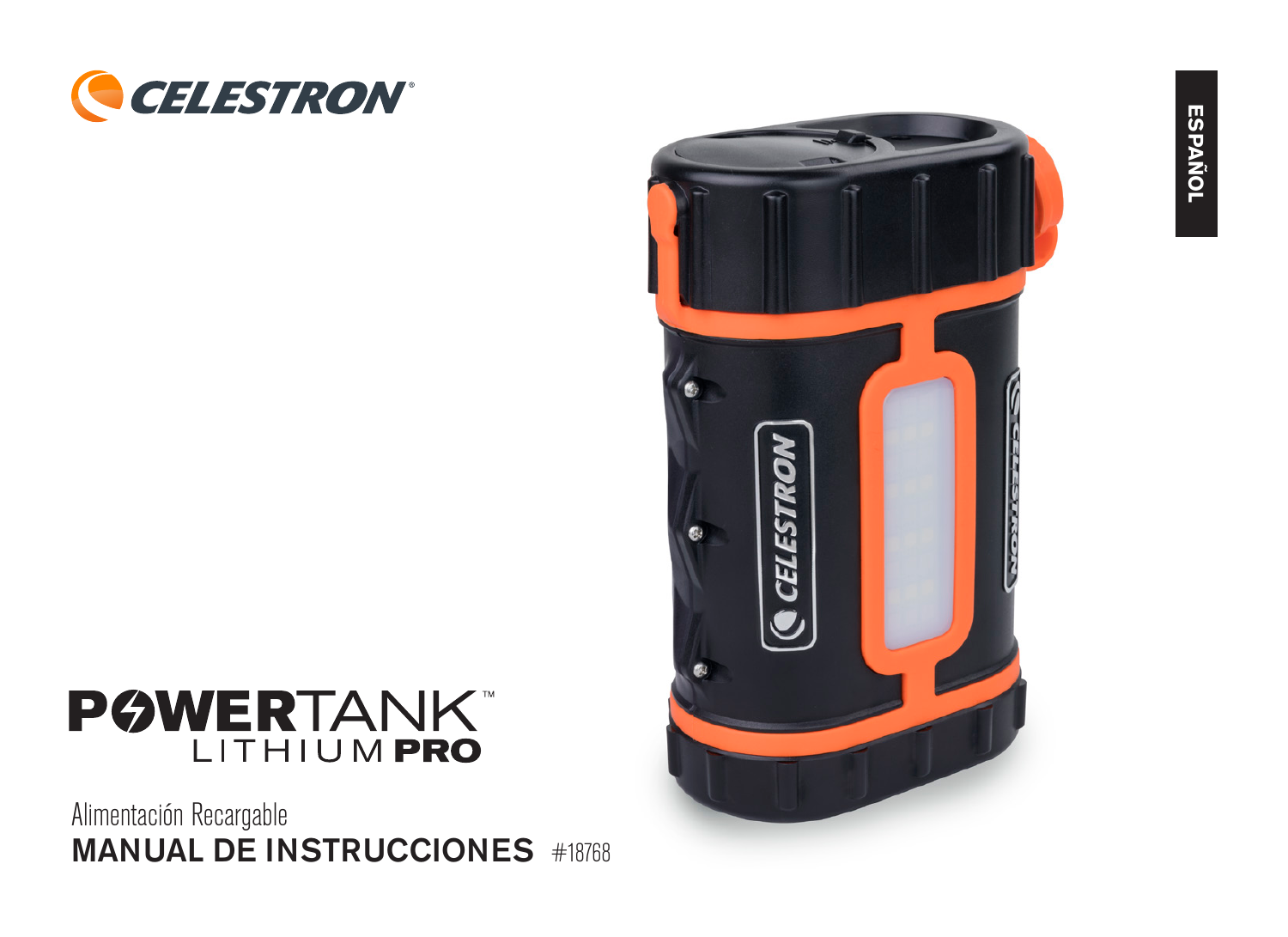# **Índice**

| Puerto de batería de coche e alguna a constante de contra a constante de parte de parte de parte de la parte d |
|----------------------------------------------------------------------------------------------------------------|
|                                                                                                                |
|                                                                                                                |
|                                                                                                                |
|                                                                                                                |
|                                                                                                                |
|                                                                                                                |
|                                                                                                                |

# 2 I ESPAÑOL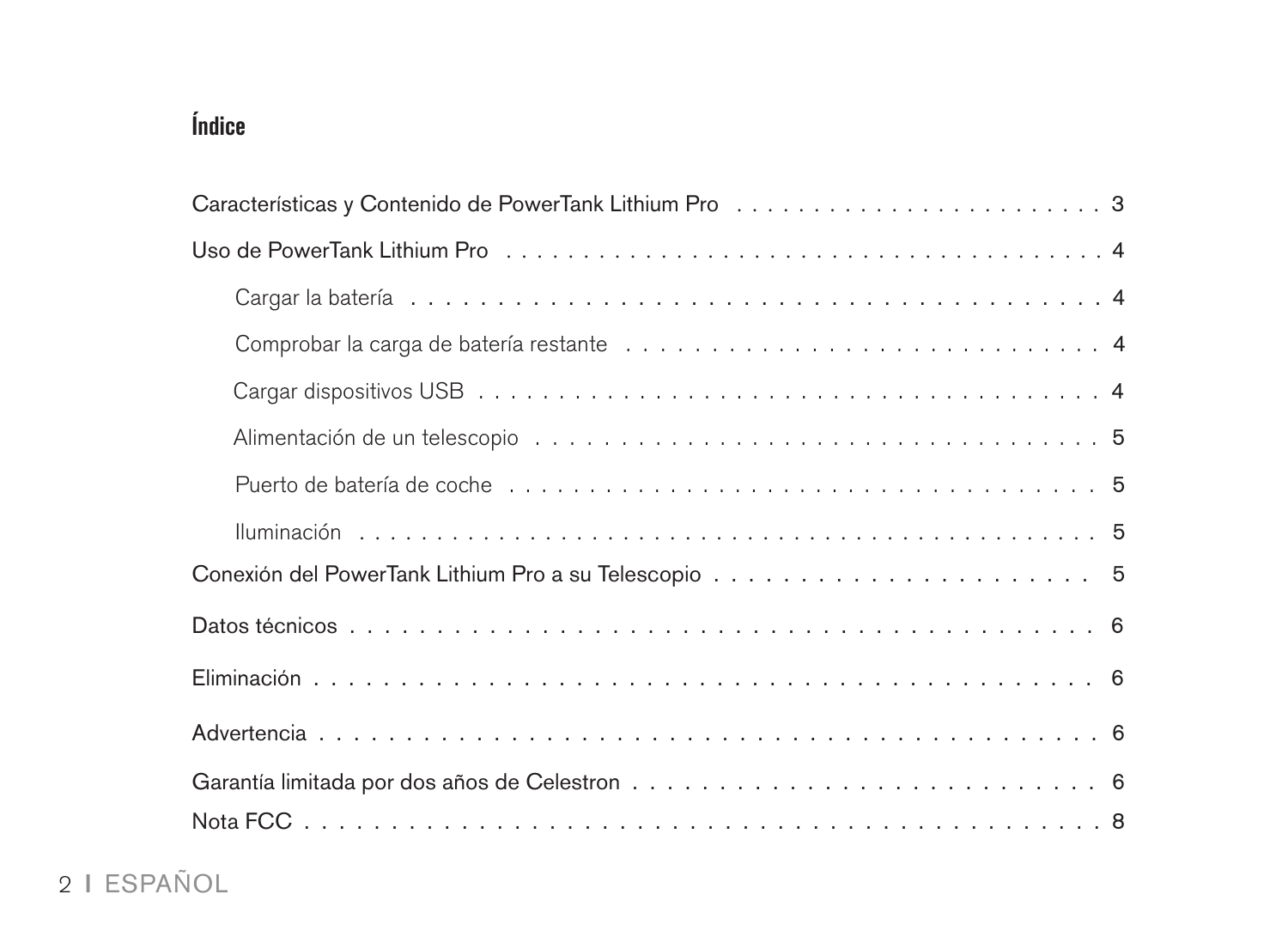#### **Características y contenido de PowerTank Lithium Pro**









- 1. Indicador de estado de carga
- 2. Botón de encendido
- 3. Puerto de carga USB Testigo LED (rojo)
- 4. Puertos para carga Dispositivos USB
- 5. Botón de control de iluminación
- 6. Puerto de carga / 12VCC Puerto de salida
- 7. Soporte para pata de trípode
- 8. Panel de luces LED
- 9. Telescopio Celestron cable de alimentación (6,5' de longitud)
- 10. Cargador CA 100-240V  $(16VCC - 2 A)$
- 11. Correa para pata de trípode
- 12. Adaptador internacional Conectores (x4)





12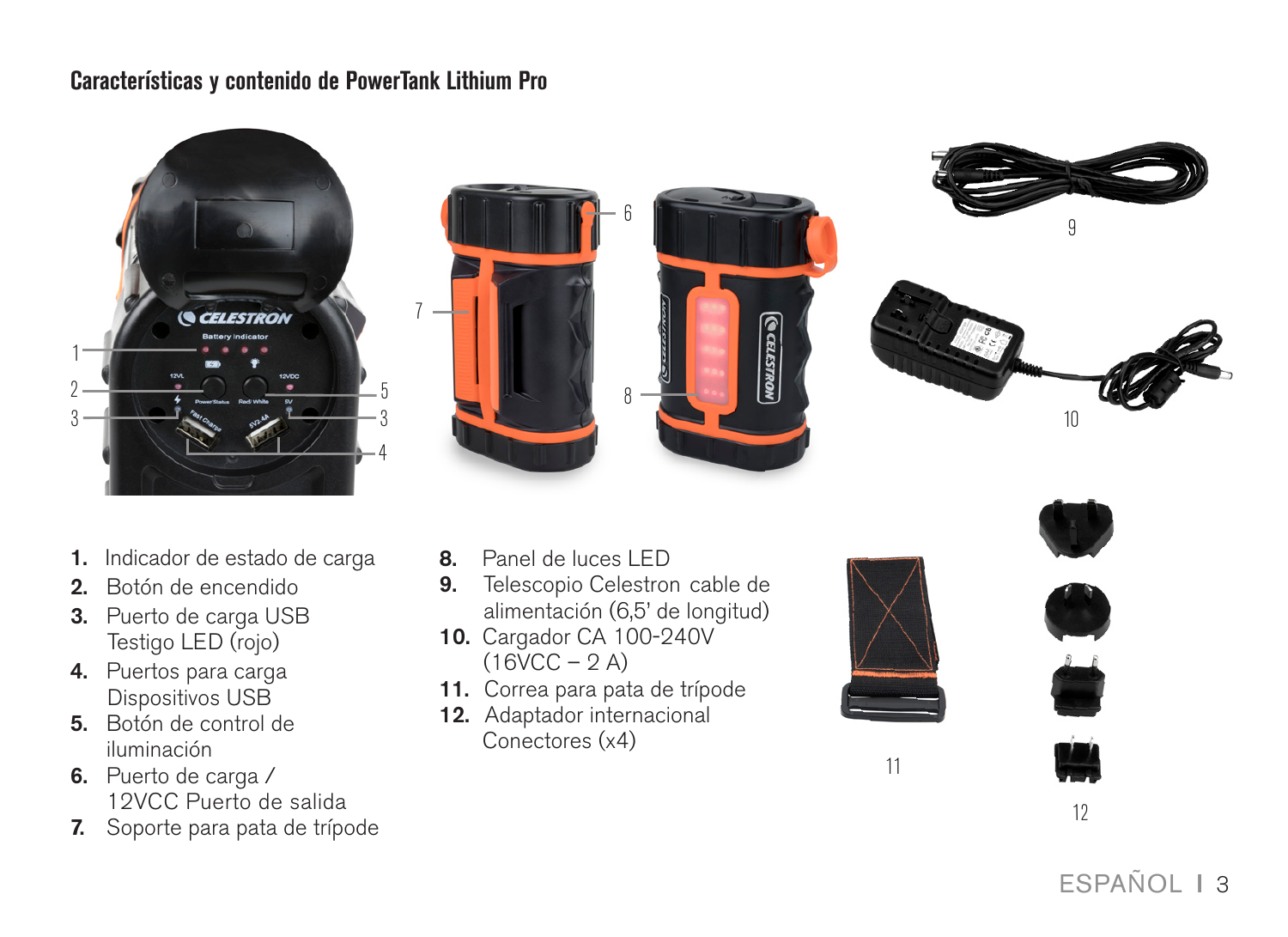# **USO DE POWERTANK LITHIUM PRO**

#### Cargar la batería

- 1. Determine el adaptador de toma CA que necesite para su ubicación y deslícelo en posición sobre el chasis del cargador. Asegúrese de que esté totalmente asentado y encaje en posición.
- 2. Saque la tapa de goma del puerto de carga en el Lateral del PowerTank Lithium Pro y conecte el cable del cargador.
- 3. Conecte el cargador a la toma de corriente. El adaptador puede aceptar una entrada de 100 a 240V a 50/60Hz.
- 4. Los testigos de batería parpadearán durante la carga. Cuando termine la carga, todas las luces permanecerán encendidas.

NOTA: Si realiza viajes internacionales con el dispositivo, puede que tenga que cambiar a un adaptador de enchufe distinto. Presione el botón de bloqueo del cargador (situado inmediatamente debajo del enchufe), saque el adaptador y ponga el adaptador que precise.

#### Advertencia: El cargador tiene una salida de 16 voltios CC. No intente usar el cargador para alimentar directamente un telescopio, podría dañarlo gravemente.

#### Comprobar la carga de la batería

Pulse una vez el botón de encendido y se iluminarán los testigos de batería, mostrando la energía restante en la batería. Las cuatro luces indican que la batería está llena, 3 luces que está al 75%, 2 luces que está al 50%, y 1 luz que está al 25%.

#### Cargar dispositivos USB

Levante el cierre de goma de la superficie superior del PowerTank Lithium Pro para mostrar el panel de control. Conecte un extremo del cable de carga USB incluido con el dispositivo que desee cargar a uno de los dos puertos USB del PowerTank Lithium Pro. Conecte el otro extremo del cable al dispositivo. Pulse el botón de encendido en el panel de control una vez para iniciar la carga. Se mostrará un testigo rojo al lado del puerto USB, indicando que circula energía. El cargador se apagará automáticamente cuando la carga descienda de 100mA durante 1 hora. Si desea finalizar la sesión de carga anticipadamente solamente tiene que desconectar el cable del dispositivo de la alimentación. Para apagar la batería, mantenga presionado el botón de encendido durante dos segundos.

Algunos dispositivos, como teléfonos y tabletas, disponen de tecnología de carga rápida. El PowerTank Lithium Pro tiene un puerto USB que soporta dispositivos con carga rápida. Asegúrese de conectar un dispositivo compatible a este puerto para aprovechar la velocidad adicional.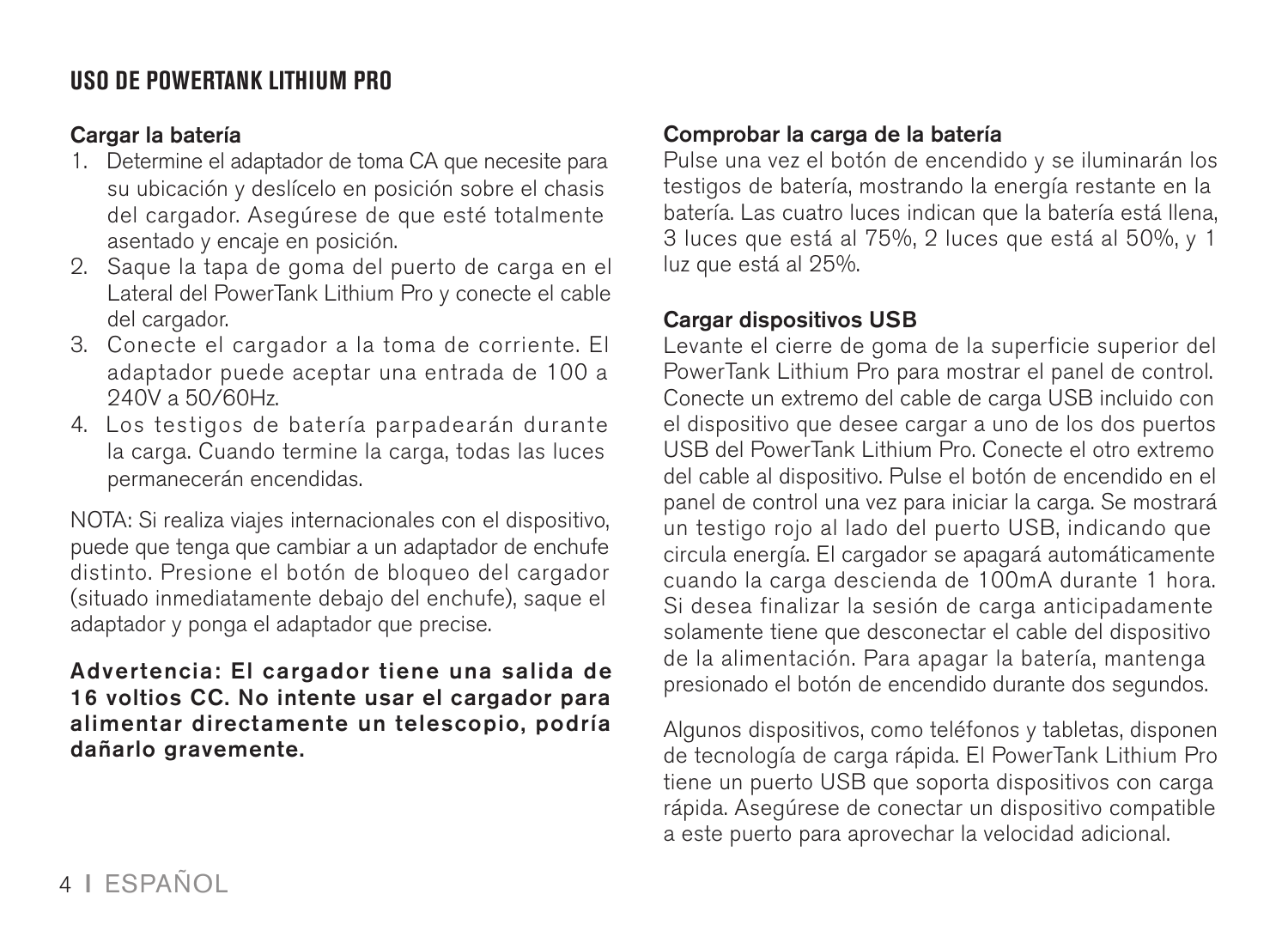#### Alimentación de un telescopio

Retire la cubierta de goma del puerto de carga/alimentación en el lateral del PowerTank Lithium Pro y conecte el cable de alimentación del telescopio. Un lado del cable tiene un conector roscado para conectarlo a su telescopio. El extremo suave se adapta a la batería. Pulse el botón de encendido en el panel de control dos veces para activar la alimentación.

#### Puerto de batería de coche

El PowerTank Lithium Pro incluye un puerto adaptador de batería de coche que proporciona alimentación 12V CC (10 amperios) para alimentar otros accesorios externos. Levante la tapa que cubre el puerto e introduzca el adaptador de batería de coche en el puerto. Presione el botón de encendido en el panel de control una vez para activar la energía. Las luces indicadoras de la batería se encenderán para mostrar que el poder está fluyendo.

#### Iluminación

El panel de luces LED puede usarse con luz roja o blanca. La luz roja le permitirá ver en la oscuridad protegiendo su visión nocturna. La luz blanca puede usarse cuando no sea importante proteger su visión nocturna.

Para activar los LED rojos pulse una vez el botón de control de iluminación. Para aumentar el brillo, pulse el botón por segunda vez. Para apagar la luz, púlselo por tercera vez.

Para activar los LED blancos, presione y mantenga el botón de control de iluminación durante dos segundos. Para aumentar el brillo, pulse el botón de nuevo. Para apagar la luz, presione y mantenga el botón durante dos segundos.

# **CONEXIÓN DEL POWERTANK LITHIUM PRO A SU TELESCOPIO**

El PowerTank Lithium puede instalarse en la bandeja de accesorios de un telescopio con orientación horizontal o vertical. También puede fijarse a una pata del trípode con el gancho de 2,5 pulgadas y la correa. Pase la correa por las dos ranuras del soporte de la pata del trípode. Comience enrollando la correa a la pata del trípode, y pase el extremo de la correa por la hebilla. Tire de la correa y asegure el gancho y la correa con la tensión deseada.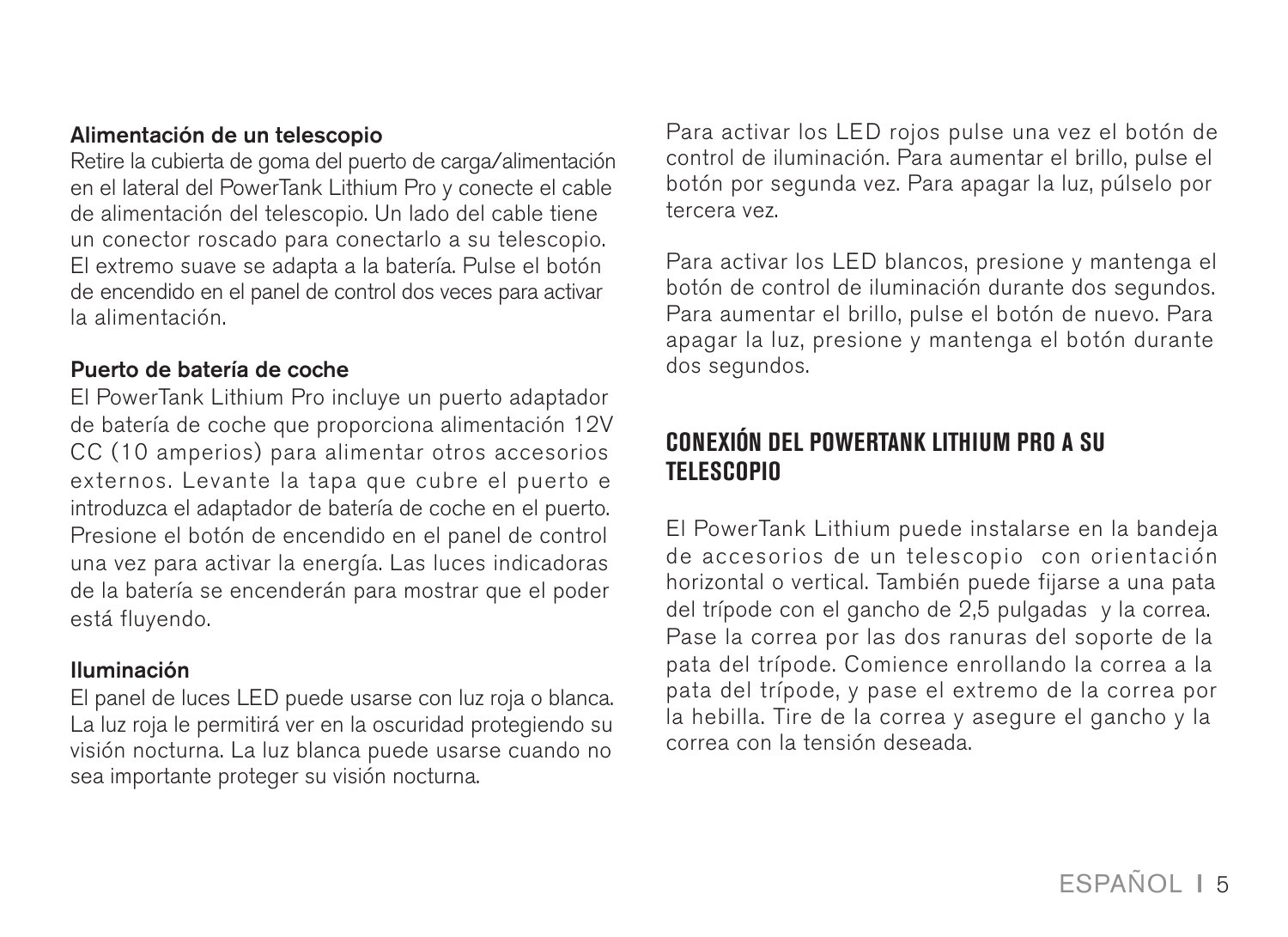# **DATOS TÉCNICOS**

Química de la batería: Fosfato de hierro litio (LiFePO4) Capacidad de batería: 158,74 Wh Entrada: CC 16V, 2.000mA Tiempo de carga: 6 horas Corriente de salida para telescopio: 12V CC 5A Corriente de salida para puerto de batería de coche: 12V CC 10A

# **ELIMINACIÓN**

Siga la normativa local cuando deseche este producto. Si no está seguro del modo de eliminación de este producto, contacte con su ayuntamiento.

#### **ADVERTENCIA**

Las conversiones y/o modificaciones del dispositivo no autorizadas son inadmisibles por motivos de seguridad. Cualquier uso de este dispositivo distinto a los descritos anteriormente puede dañar el producto y provocar riesgos relacionados, como cortocircuito, incendio, electrocución, etc. Lea las instrucciones de uso por completo y consérvelas como referencia en el futuro.

No asumimos ninguna responsabilidad por daños materiales o personales si el producto ha recibido abusos de cualquier tipo o se ha dañado por un uso inadecuado o el incumplimiento de estas instrucciones de uso.

Este producto no es un juguete y debe mantenerse fuera del alcance de niños y mascotas.

# **GARANTÍA LIMITADA POR DOS AÑOS DE CELESTRON**

A. Celestron garantiza que su producto está libre de defectos de material y mano de obra durante dos años. Celestron reparará o sustituirá dicho producto o pieza si, al ser inspeccionado por Celestron, se determina defectuoso por materiales o mano de obra. Como condición de la obligación de Celestron de reparar o sustituir dicho producto, el producto debe ser devuelto a Celestron junto con una prueba de compra adecuada para Celestron.

B. Debe obtener un número de autorización de devolución adecuado de Celestron antes de la devolución. Envíe su solicitud al centro de soporte técnico en línea de Celestron en https://www.celestron.com/pages/technical-support para recibir el número que se mostrará en el exterior de su contenedor de envío.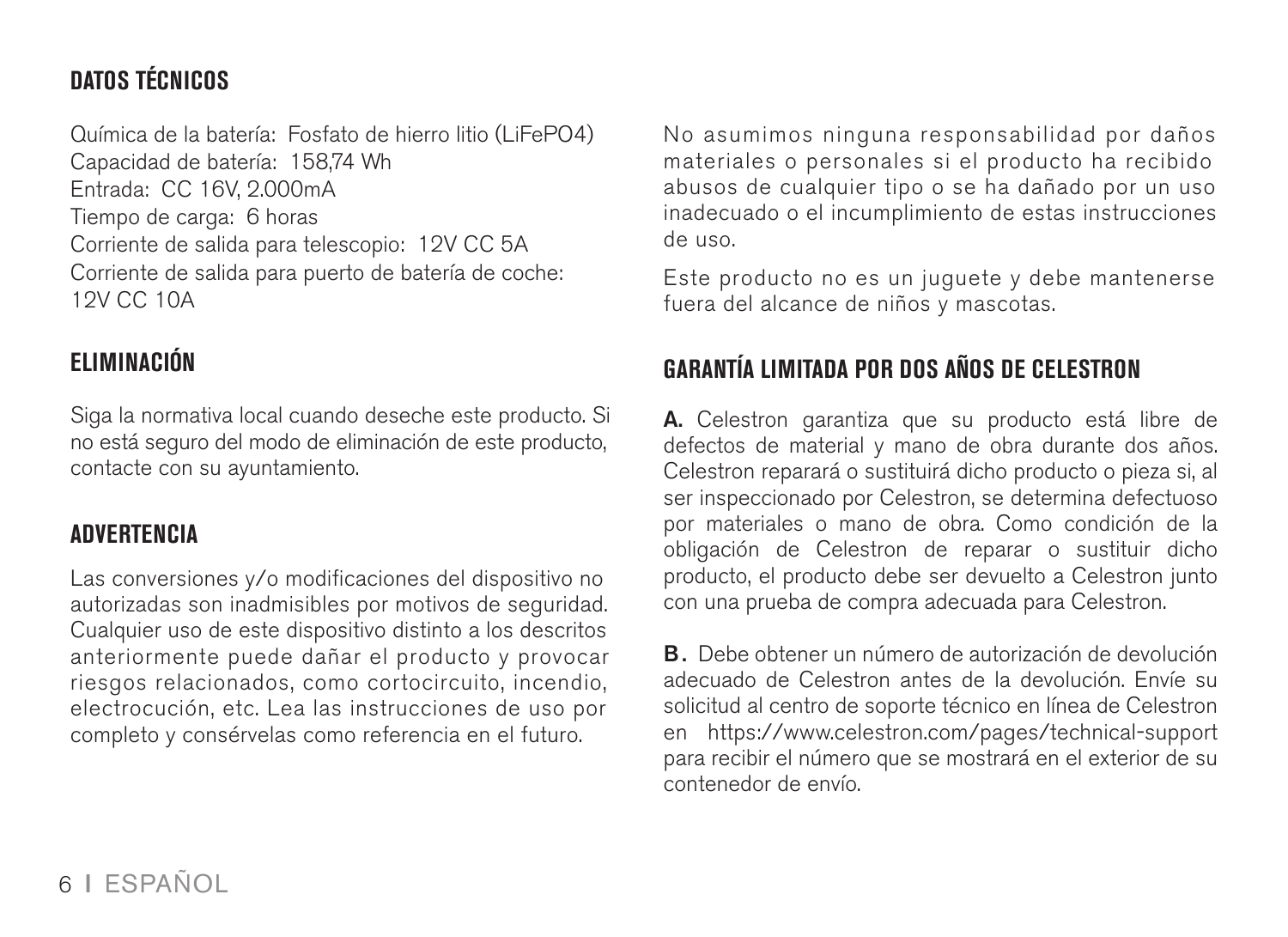Cualquier devolución debe ir acompañada de una declaración por escrito en la que conste el nombre, dirección y número de teléfono de contacto durante el día del propietario, junto con una breve descripción de cualquier defecto reclamado. Las piezas o productos sustituidos pasarán a ser propiedad de Celestron.

El cliente será responsable de los costes de transporte y seguro, tanto a como desde la fábrica de Celestron, y deberá pagar anticipadamente dichos costes.

Celestron realizará todos los esfuerzos razonables para reparar o sustituir cualquier producto cubierto por esta garantía en los treinta días siguientes a su recepción. En caso de que la reparación o sustitución precise de más de treinta días, Celestron se lo notificará al cliente. Celestron se reserve el derecho de sustituir cualquier producto que haya sido dejado de fabricar por un nuevo producto de valor y función comparables.

Esta garantía no tendrá validez ni efecto en caso de que un producto cubierto se haya modificado en su diseño o función, o se haya sometido a abuso, mal uso, mala manipulación o reparación no autorizada. Además, las averías o deterioro del producto por desgaste normal no están cubiertos por esta garantía.

CELESTRON RECHAZA TODA RESPONSABILIDAD POR GARANTÍAS, EXPLÍCITAS O IMPLÍCITAS, SEAN DE ADECUACIÓN COMERCIAL PARA UN USO ESPECÍFICO, SALVO LAS EXPLÍCITAMENTE AQUÍ DECLARADAS. LA ÚNICA OBLIGACIÓN DE CELESTRON EN ESTA GARANTÍA LIMITADA SERÁ REPARAR O SUSTITUIR EL PRODUCTO CUBIERTO, DE ACUERDO CON LOS TÉRMINOS AQUÍ ESTABLECIDOS, CELESTRON RECHAZA EXPLÍCITAMENTE CUALQUIER PÉRDIDA DE BENEFICIOS, DAÑOS GENERALES, ESPECIALES, INDIRECTOS O CONSIGUIENTES QUE PUEDAN RESULTAR DE LA VULNERACIÓN DE CUALQUIER GARANTÍA, O SURJAN DEL USO O INCAPACIDAD PARA USAR CUALQUIER PRODUCTO CELESTRON. CUALQUIER GARANTÍA IMPLÍCITA QUE NO PUEDA REHUSARSE SERÁ LIMITADA EN SU DURACIÓN A UN TÉRMINO DE DOS AÑOS DESDE LA FECHA DE COMPRA ORIGINAL.

Algunos estados no permiten la exclusión o limitación de daños incidentales o consiguientes, ni permiten limitar el tiempo que dura una garantía implícita, por lo que las limitaciones indicadas o exclusiones pueden no serle aplicables.